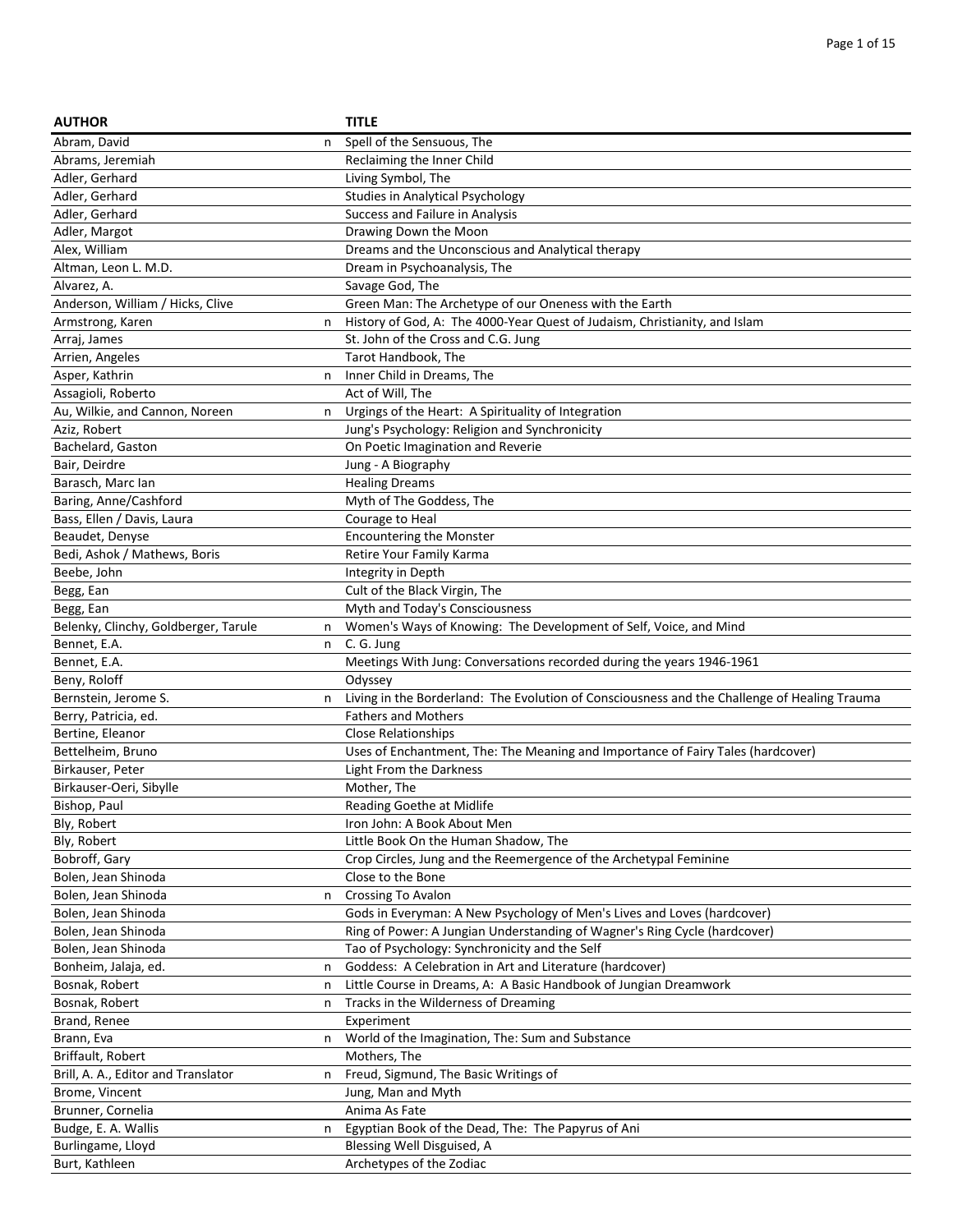| <b>AUTHOR</b>                      | <b>TITLE</b>                                                     |
|------------------------------------|------------------------------------------------------------------|
| Butler, Bill                       | Dictionary of the Tarot                                          |
| Byers, Kenneth                     | Man in Transition                                                |
| Cadwell, Marion                    | We Met on the Sky Road: Mother and Myself                        |
| Caldecott, Moyra<br>n              | Women in Celtic Myth                                             |
| Calvino, Italo                     | Castle of Crossed Destinies, The                                 |
| Campbell, Joseph                   | Hero With a Thousand Faces, The                                  |
| Campbell, Joseph                   | Inner Reaches of Outer Space                                     |
| Campbell, Joseph<br>n              | Masks of God: Creative Mythology                                 |
| Campbell, Joseph<br>n              | Masks of God: Occidental Mythology                               |
| Campbell, Joseph                   | Masks of God: Oriental Mythology                                 |
| Campbell, Joseph                   | Masks of God: Primitive Mythology                                |
| Campbell, Joseph                   | Mythic Image, The (Reference Only)                               |
| Campbell, Joseph                   | Myths to Live By                                                 |
| Campbell, Joseph                   | Power of Myth                                                    |
| Campbell, Joseph, Commentator<br>n | Complete Grimm's Fairy Tales, The                                |
| Campbell, Joseph, ed.              | Papers from the Eranos Yearbooks, Vol. 1, Spirit and Nature      |
| Campbell, Joseph, ed.              | Papers from the Eranos Yearbooks, Vol. 2, The Mysteries          |
| Campbell, Joseph, ed.              | Papers from the Eranos Yearbooks, Vol. 4, Spiritual Disciplines  |
| Campbell, Joseph, ed.              | Papers from the Eranos Yearbooks, Vol. 5, Man and Transformation |
| Campbell, Joseph, ed.              | Papers from the Eranos Yearbooks, Vol. 6, The Mystic Vision      |
| Campbell, Joseph, ed.              | Portable Jung, The                                               |
| Capra, Fritjof                     | Tao of Physics                                                   |
| Caprio, Betsy                      | Mystery of Nancy Drew: Girl Sleuth On a Couch                    |
| Caprio, Betsy                      | Woman Sealed in the Tower                                        |
| Caprio, Betsy / Hedberg, Thos      | At a Dream Workshop                                              |
| Caprio, Betsy / Hedberg, Thos      | Coming Home                                                      |
| Carotenuto, Aldo<br>n              | Kant's Dove: The History of Transference in Psychoanalysis       |
| Carotenuto, Aldo                   | Secret Symmetry                                                  |
| Carotenuto, Aldo                   | Spiral Way: A Woman's Healing Journey                            |
| Carotenuto, Aldo                   | Vertical Labrynth                                                |
| Carson, Joan, ed                   | Arms of the Windmill                                             |
| Carus, Carl Gustav                 | Psyche                                                           |
| Cassirer, Ernst<br>n               | Language and Myth                                                |
| Cater, Nancy                       | Electra                                                          |
| Cavalli, Thom F                    | Alchemical Psychology                                            |
| Cavalli, Thom F<br>n               | <b>Embodying Osiris</b>                                          |
| Chalquist, Craig<br>n              | Rebearths: Conversations with a World Ensouled                   |
| Chinen, Allan B. M.D.              | In the Ever After                                                |
| Chinen, Allan B. M.D.              | Once Upon a Midlife                                              |
| <b>Chiron Publications</b><br>n    | Dictionary of Greek and Roman Mythology                          |
| Chodorow, Joan                     | Dance Therapy and Depth Psychology                               |
| Chodorow, Joan, ed                 | Jung on Active Imagination                                       |
| Christ, Carol                      | Diving Deep and Surfacing: Women Writers on Spiritual Quest      |
| Churton, Tobias                    | Gnostics, The                                                    |
| Cirlot, J.E.                       | Dictionary of Symbols                                            |
| Claremont De Castillejo, Irene     | Knowing Woman: A Feminine Psychology                             |
| Claremont De Castillejo, Irene     | Knowing Woman: A Feminine Psychology                             |
| Claxton, G., ed                    | <b>Beyond Therapy</b>                                            |
| Clift, Jean Dalby / Clift, Wallace | Symbols of Transformation in Dreams                              |
| Clift, Wallace                     | Jung and Christianity                                            |
| Colman, A. & L.                    | Father, The                                                      |
| Conger, John<br>n                  | Jung & Reich: The Body as Shadow                                 |
| Corbett, Lionel                    | Psyche and the Sacred                                            |
| Corbett, Lionel                    | Religious Function of the Psyche, The                            |
| Corbett, Lionel                    | Religious Function of the Psyche, The                            |
| Corbett, Lionel                    | Religious Function of the Psyche, The                            |
| Corbett, Lionel                    | Sacred Cauldron, The                                             |
| Corbett, Lionel                    | Soul in Anguish, The                                             |
|                                    |                                                                  |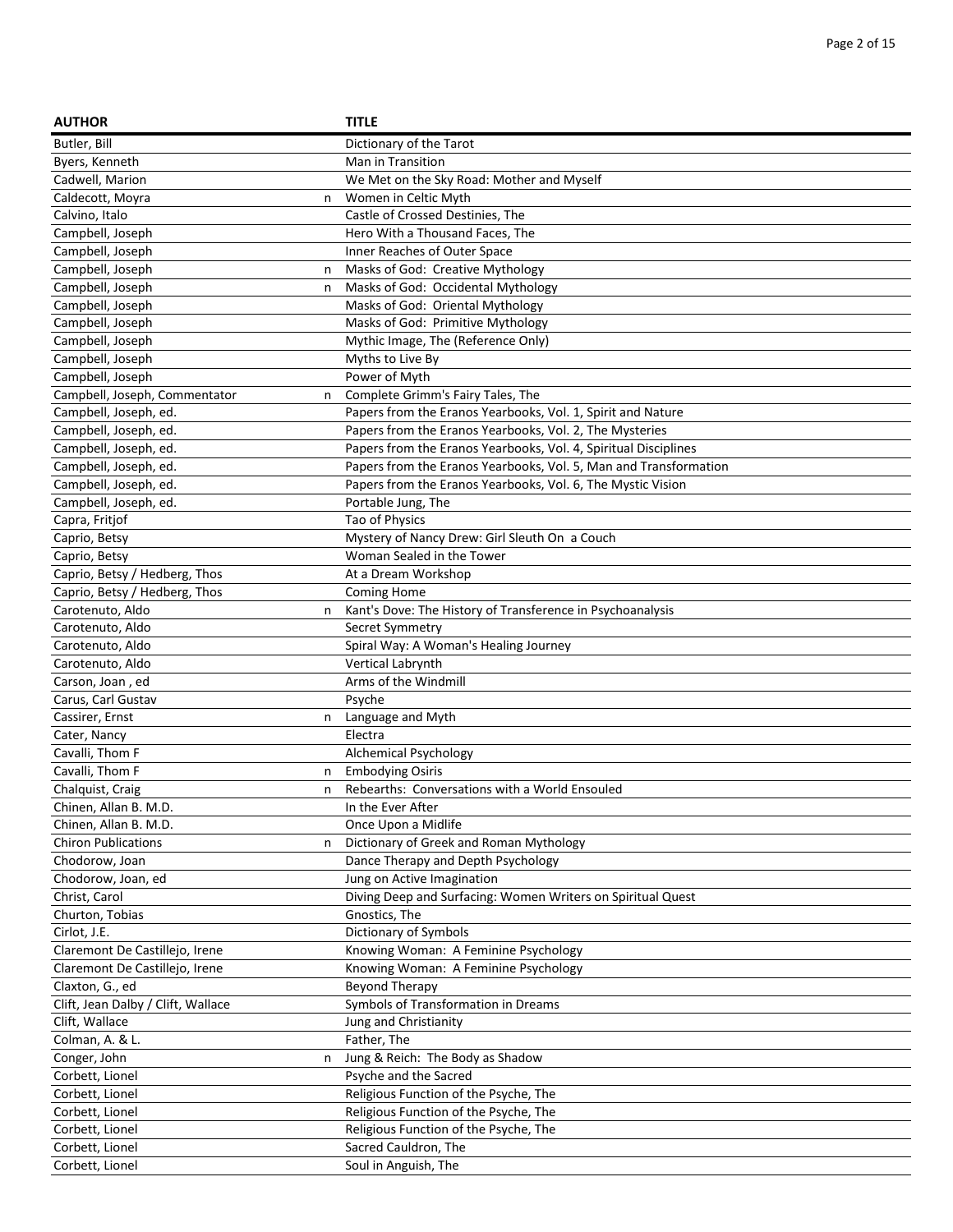| <b>AUTHOR</b>                          |   | <b>TITLE</b>                                                            |
|----------------------------------------|---|-------------------------------------------------------------------------|
| Corbett, Lionel, et al, eds            |   | Jung and Aging                                                          |
| Coukoulis, Peter                       |   | Guru, Psychotherapist and Self                                          |
| Cousineau, Phil                        | n | Soul Moments: Marvelous Stories of Synchronicity                        |
| Covington, Stephanie / Beckett, Liana  |   | Leaving the Enchanted Forest                                            |
| Cowan, Lyn                             |   | Portrait of the Blue Lady                                               |
| Coward, Harold                         |   | Jung and Eastern Thought                                                |
| Cox, David                             |   | Modern Psychology: The Teachings of Carl Gustav Jung                    |
| Craig, Louise M.D.                     |   | Descent to Wholeness: Joli's Story                                      |
| Crewdson, John                         |   | By Silence Betrayed                                                     |
| Croft, Diane                           | n | Unseen Partner, The: Love and Longing in the Unconscious                |
| Cruz, Leonard, and Buser, Steven, eds. | n | Clear and Present Danger: Narcissim in the Era of Donald Trump          |
| Dallett, Janet O.                      |   | Saturday's Child                                                        |
| Daly, Mary                             |   | Beyond God the Father                                                   |
| Damery and Lowinsky, eds               |   | Marked By Fire - Stories of the Jungian Way                             |
| Damery, Patricia                       |   | <b>Farming Soul</b>                                                     |
| Damery, Patricia                       |   | Snakes                                                                  |
| Damon, S. Foster                       |   | Blake's Job                                                             |
| Daniels, Michael                       |   | Self-discovery the Jungian Way                                          |
| Daniels, Michael                       |   | Self-discovery the Jungian Way                                          |
| Davidson, Gustav                       |   | Dictionary of Angels                                                    |
| Davis, John                            | n | Diamond Approach, The: An Introduction to the Teachings of A. H. Almaas |
| De Chardin, Pierre Tielhard            |   | Phenomenon of Man                                                       |
| de Laszlo, Violet                      |   | Basic Writings of C.G. Jung, The (hardcover)                            |
| de Laszlo, Violet                      |   | Psyche & Symbol: A Selection from the Writings of C.G. Jung             |
| Debecker, Raymond                      |   | <b>Understanding of Dreams</b>                                          |
| Dening, Sarah                          | n | Mythology of Sex, The (hardcover)                                       |
| Donfrancesco, Francesco                |   | Soul-Making: Interweaving Art and Analysis                              |
| Donn, Linda                            |   | Freud and Jung                                                          |
| Dossey, Larry M.D.                     |   | <b>Healing Words</b>                                                    |
| Doty, William                          | n | Mythography: The Study of Myths and Rituals                             |
| Douglas, Claire                        |   | <b>Translate This Darkness</b>                                          |
| Douglas, Claire                        |   | Woman in the Mirror                                                     |
| Dourley, John P.                       |   | Illness That We Are: A Jungian Critique of Christianity                 |
| Dourley, John P.                       | n | Love, Celibacy and the Inner Marriage                                   |
| Dourley, John P.                       | n | Paul Tillich, Carl Jung and the Recovery of Religion                    |
| Dourley, John P.                       |   | Psyche as Sacrament: A Comparative Study of C. G. Jung and Paul Tillich |
| Downing, Christine                     |   | Goddess                                                                 |
| Downing, Christine                     |   | Gods in Our Midst                                                       |
| Downing, Christine                     |   | Journey Through Menopause                                               |
| Downing, Christine                     |   | Myths and Mysteries of Same-Sex Love                                    |
| Downing, Christine                     |   | Psyche's Sisters                                                        |
| Downing, Collette                      |   | Cinderella Complex                                                      |
| Duerk, Judith                          |   | Circle of Stones: Woman's Journey To Herself                            |
| Dunne, Carrin                          |   | <b>Behold Woman</b>                                                     |
| Dunne, Claire                          |   | Carl Jung: Wounded Healer of the Soul                                   |
| Edinger, Edward F.                     |   | Aion Lectures, The                                                      |
| Edinger, Edward F.                     |   | Aion Lectures, The                                                      |
| Edinger, Edward F.                     |   | Anatomy of the Psyche                                                   |
| Edinger, Edward F.                     |   | Anatomy of the Psyche                                                   |
| Edinger, Edward F.                     |   | Archetype of the Apocalypse (hardcover)                                 |
| Edinger, Edward F.                     |   | Bible and the Psyche, The                                               |
| Edinger, Edward F.                     |   | Bible and the Psyche, The                                               |
| Edinger, Edward F.                     |   | Christ as Paradigm of Individuating Ego                                 |
| Edinger, Edward F.                     |   | Christ as Paradigm of Individuating Ego                                 |
| Edinger, Edward F.                     |   | Christian Archetype, The                                                |
| Edinger, Edward F.                     |   | Christian Archetype, The                                                |
| Edinger, Edward F.                     |   | Creation of Consciousness, The                                          |
| Edinger, Edward F.                     |   | Creation of Consciousness, The                                          |
|                                        |   |                                                                         |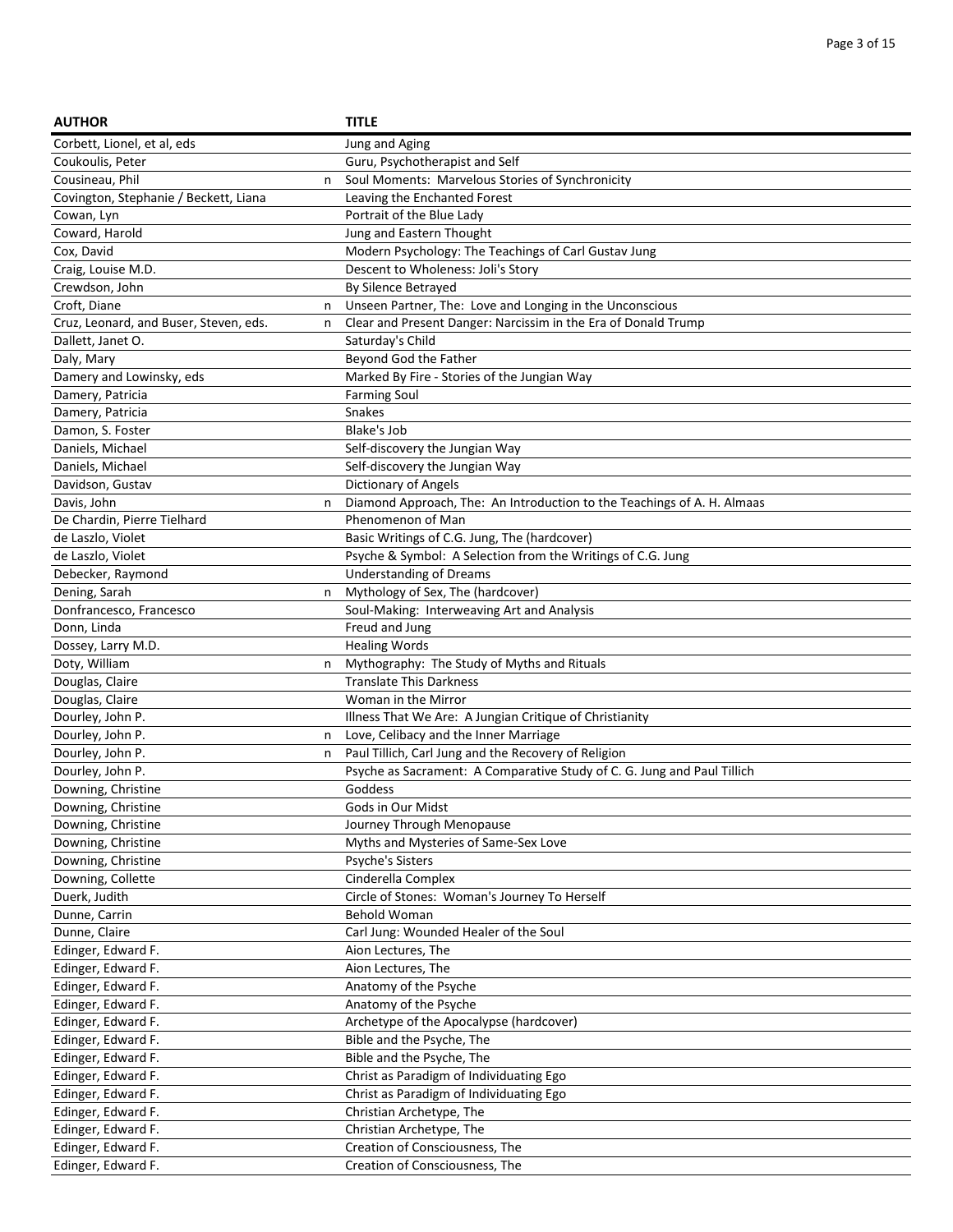| <b>AUTHOR</b>            |   | <b>TITLE</b>                                                                               |
|--------------------------|---|--------------------------------------------------------------------------------------------|
| Edinger, Edward F.       |   | Ego and Archetype                                                                          |
| Edinger, Edward F.       |   | Ego and Archetype                                                                          |
| Edinger, Edward F.       | n | Ego and Self: The Old Testament Prophets, From Isaiah to Malachi                           |
| Edinger, Edward F.       |   | <b>Encounter With the Self</b>                                                             |
| Edinger, Edward F.       |   | Encounter With the Self                                                                    |
| Edinger, Edward F.       |   | Goethe's Faust                                                                             |
| Edinger, Edward F.       | n | Living Psyche, The: A Jungian Analysis in Pictures                                         |
| Edinger, Edward F.       |   | Melville's Moby Dick: An American Nekyia                                                   |
| Edinger, Edward F.       |   | Mysterium Lectures, The                                                                    |
| Edinger, Edward F.       |   | Mysterium Lectures, The                                                                    |
| Edinger, Edward F.       |   | Mystery of the Coniunctio, The                                                             |
| Edinger, Edward F.       |   | Mystery of the Coniunctio, The                                                             |
| Edinger, Edward F.       |   | New God Image: A Study of Jung's Letters Concerning the Evolution of the Western God Image |
| Edinger, Edward F.       |   | Psyche in Antiquity - Book 1: Early Greek Philosophy                                       |
| Edinger, Edward F.       |   | Psyche in Antiquity - Book 2: Gnosticism and Early Christianity                            |
| Edinger, Edward F.       | n | Quadrant: An Outline of Analytical Psychology (pamphlet)                                   |
| Edinger, Edward F.       |   | <b>Transformation of Libido</b>                                                            |
| Edinger, Edward F.       |   | <b>Transformation of Libido</b>                                                            |
| Edinger, Edward F.       |   | Transformation of the God Image                                                            |
| Edinger, Edward F.       |   | Transformation of the God Image                                                            |
| Edwards, Lee R.          |   | Psyche as Hero                                                                             |
| Eisler, Riane            |   | Chalice and the Blade, The                                                                 |
| Eliade, Mircea           |   | Forge and the Crucible                                                                     |
| Eliade, Mircea           |   | Images and Symbols                                                                         |
| Eliade, Mircea           |   | Myth of the Eternal Return: Or Cosmos and History                                          |
| Eliade, Mircea           |   | Myths, Dreams and Mysteries                                                                |
| Eliade, Mircea           | n | Sacred and the Profane, The                                                                |
| Estes, Clarissa Pinkola  |   | Women Who Run With the Wolves                                                              |
| Estes, Clarissa Pinkola  |   | Women Who Run With the Wolves (hardcover)                                                  |
| Evans, Richard           |   | Jung On Elementary Psychology                                                              |
| Evans-Wentz, W.Y.        |   | Tibetan Book of the Great Liberation                                                       |
| Field, Joanna            |   | <b>Experiment in Leisure</b>                                                               |
| Fierz-David, Linda       |   | Guide to the Depths of the Female Psyche, A                                                |
| Fierz-David, Linda       |   | Women's Dionysian Initation                                                                |
| Fordham, Frieda          |   | Introduction to Jung's Psychology, An                                                      |
| Fordham, Michael         |   | Children As Individuals                                                                    |
| Fossum / Mason           |   | <b>Facing Shame</b>                                                                        |
| Frantz, Gilda            |   | Sea Glass                                                                                  |
| Frazer, James            |   | Golden Bough, The                                                                          |
| Freud, Sigmund           |   | Future of an Illusion                                                                      |
| Freud, Sigmund           | n | Interpretation of Dreams, The                                                              |
| Frey-Rohn, Roliane       |   | From Freud to Jung                                                                         |
| Funk & Wagnall           |   | <b>Standard Dictionary of Folklore</b>                                                     |
| Gadon, Elinor W.         |   | Once and Future Goddess, The                                                               |
| Galipeau, Steven A.      |   | <b>Transforming Body and Soul</b>                                                          |
| Gallegos, Eligio Stephen | n | Personal Totem Pole, The: Animal Imagery, the Chakras, and Psychotherapy                   |
| Gellert, Michael         | n | Divine Mind, The: Exploring the Psychological History of God's Inner Journey               |
| Gellert, Michael         |   | Fate of America, The                                                                       |
| Gellert, Michael         |   | Still Good Hand of God                                                                     |
| Gellert, Michael         |   | Way of the Small, The                                                                      |
| Gerzon, Mark             |   | Coming Into Our Own                                                                        |
| Gill, Merton M.          |   | Analysis of Transference, Vol. 1                                                           |
| Goethe                   |   | Faust / Part 1                                                                             |
| Goldbrunner, Josef       | n | Individuation                                                                              |
| Graham, Lanier           | n | Goddesses in Art (hardcover)                                                               |
| Graves, Robert           |   | Greek Myths, Vol. 1                                                                        |
| Graves, Robert           |   | Greek Myths, Vol. 2                                                                        |
| Graves, Robert           |   | New Larousse Encyclopedia of Mythology                                                     |
|                          |   |                                                                                            |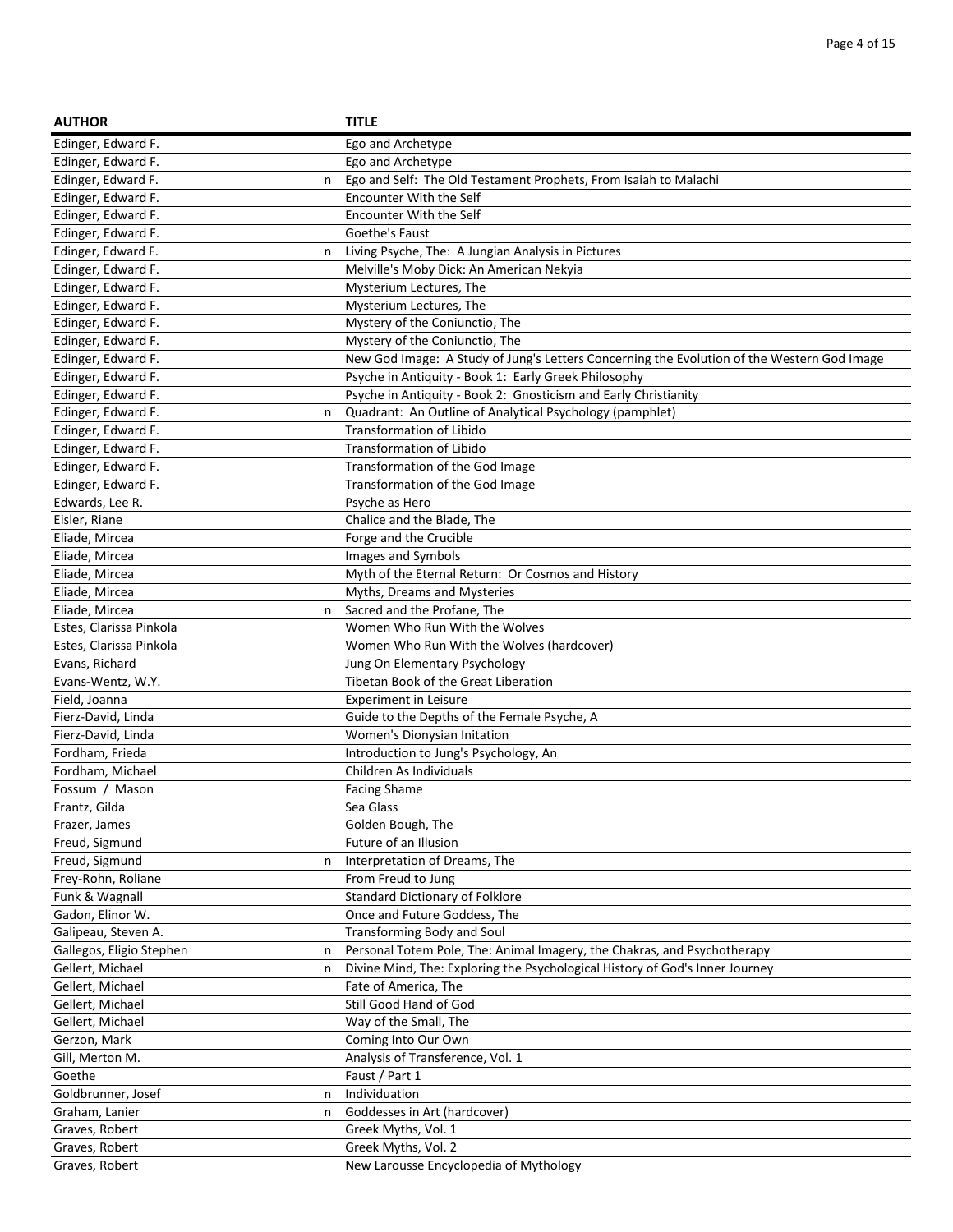| <b>AUTHOR</b>                     |   | <b>TITLE</b>                                                                            |
|-----------------------------------|---|-----------------------------------------------------------------------------------------|
| Graves, Robert                    | n | White Goddess, The                                                                      |
| Greene, Liz                       |   | Astrology of Fate                                                                       |
| Greene, Liz                       | n | Relating: An Astrological Guide to Living with Others on a Small Planet                 |
| Greene, Liz                       |   | Saturn: A New Look at an Old Devil                                                      |
| Greene, Liz / Sasportas, Howard   |   | Development of Personality                                                              |
| Greer, Mary K.                    |   | <b>Tarot Constellations</b>                                                             |
| Greer, Mary K.                    |   | <b>Tarot For Yourself</b>                                                               |
| Griffen, David Ray                |   | God, Power and Evil                                                                     |
| Griffin, David Ray, ed.           | n | Archetypal Process - Self and Divine in Whitehead, Jung, and Hillman                    |
| Grinnel, Robert                   |   | Alchemy in Modern Woman                                                                 |
| Grubbs, Geri                      |   | Bereavement and Dreaming and the Individuating Soul                                     |
| Guggenbuehl-Craig, Adolf          |   | Eros On Crutches                                                                        |
| Guggenbuehl-Craig, Adolf          |   | Marriage Dead Or Alive                                                                  |
| Guggenbuehl-Craig, Adolf          | n | Old Fool and the Corruption of Myth, The                                                |
| Guggenbuehl-Craig, Adolf          |   | Power in the Helping Professions                                                        |
| Guillaumont, A, translator        |   | Gospel According to Thomas                                                              |
| Guntrip, Henry                    |   | Psychotherapy and Religion                                                              |
| Gustafson, Fred, ed               |   | Moonlit Path: Reflections On the Dark Feminine, The                                     |
| Haich, Elisabeth                  |   |                                                                                         |
| Hall, Calvin S / Nordby, Vernon J |   | Initiation<br>Primer of Jungian Psychology, A                                           |
| Hall, James A.                    |   | Jungian Dream Interpretation                                                            |
|                                   |   |                                                                                         |
| Hall, James A.                    |   | Jungian Experience: Analysis and Individuation, The                                     |
| Hall, Nor                         |   | Moon and the Virgin, The                                                                |
| Hall, Nor                         |   | Those Women                                                                             |
| Hancock, Emily                    |   | Girl Within, The                                                                        |
| Hannah, Barbara                   | n | Archetypal Symbolism of Animals, The: Lectures at the Jung Institute, Zurich, 1954-1958 |
| Hannah, Barbara                   |   | Encounters With the Soul: Active Imagination (hardcover)                                |
| Hannah, Barbara                   |   | Jung: His Life and His Work                                                             |
| Hannah, Barbara                   |   | Jung: His Life and His Work (hardcover)                                                 |
| Hannah, Barbara                   |   | Striving Towards Wholeness (hardcover)                                                  |
| Harding, Esther                   |   | I and the Not-I                                                                         |
| Harding, Esther                   |   | <b>Psychic Energy</b>                                                                   |
| Harding, Esther                   |   | Way of All Women                                                                        |
| Harding, Esther                   |   | Way of All Women                                                                        |
| Harding, Esther                   |   | <b>Woman's Mysteries</b>                                                                |
| Harding, Esther                   |   | <b>Woman's Mysteries</b>                                                                |
| Harrell, Mary                     | n | Imaginal Figures in Everyday Life: Stories from the World between Matter and Mind       |
| Harris, Bud                       |   | <b>Father Quest</b>                                                                     |
| Harris, Massimilla and Bud        |   | Like Gold Through Fire                                                                  |
| Haule, John                       |   | Divine Madness                                                                          |
| Hayman, Ronald                    |   | Life of Jung, A                                                                         |
| Henderson, Joseph                 | n | Cultural Attitudes in Psychological Perspective                                         |
| Henderson, Joseph / Oakes, Maud   |   | Wisdom of the Serpent                                                                   |
| Herrigel, Eugen                   | n | Zen in the Art of Archery                                                               |
| Herzog, Edgar                     |   | Psyche and Death                                                                        |
| Heussenstamm, Frances             |   | Blame It On Freud                                                                       |
| Hill, Gareth                      | n | Masculine and Feminine: The Natural Flow of Opposites in the Psyche                     |
| Hill, Geoffrey                    |   | <b>Illuminating Shadows</b>                                                             |
| Hillel, Rachel                    | n | Redemption of the Feminine Erotic Soul, The                                             |
| Hillman, James                    |   | Anima                                                                                   |
| Hillman, James                    |   | Archetypal Psychology                                                                   |
| Hillman, James                    |   | Blue Fire, A                                                                            |
| Hillman, James                    |   | Dream and the Underworld, The                                                           |
| Hillman, James                    | n | Emotion: A Comprehensive Phenomenology of Theories and their Meanings for Therapy       |
| Hillman, James                    | n | Eranos Lectures 2: The Thought of the Heart                                             |
| Hillman, James                    |   | Facing the Gods                                                                         |
| Hillman, James                    |   | Force of Character and the Lasting Life, The                                            |
| Hillman, James                    |   | <b>Healing Fiction</b>                                                                  |
|                                   |   |                                                                                         |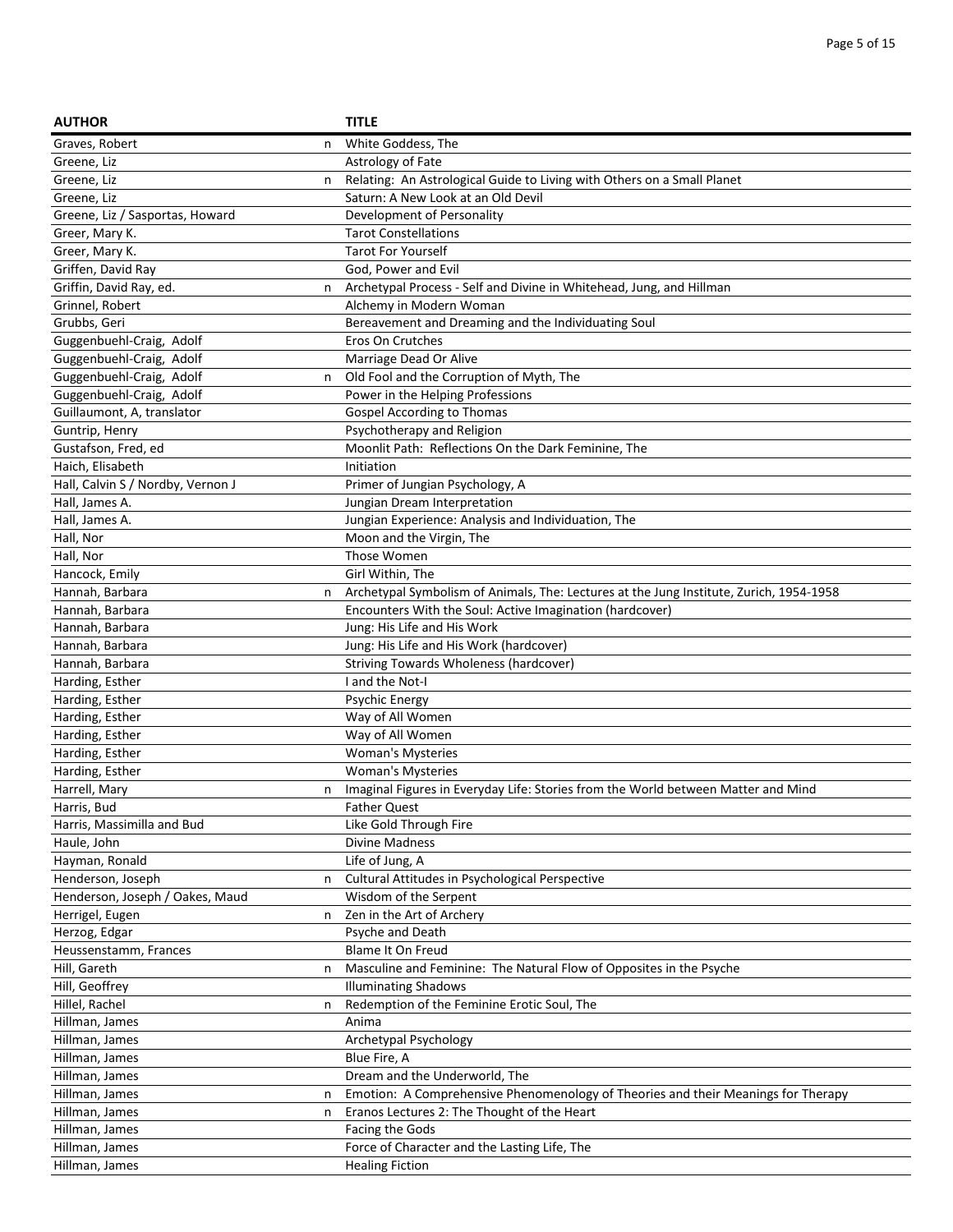| <b>AUTHOR</b>                        |   | <b>TITLE</b>                                                                                       |
|--------------------------------------|---|----------------------------------------------------------------------------------------------------|
| Hillman, James                       |   | Insearch: Psychology and Religion                                                                  |
| Hillman, James                       | n | <b>Inter Views</b>                                                                                 |
| Hillman, James                       |   | Kinds of Power (hardcover)                                                                         |
| Hillman, James                       |   | Loose Ends                                                                                         |
| Hillman, James                       |   | Myth of Analysis                                                                                   |
| Hillman, James                       |   | <b>Revisioning Psychology</b>                                                                      |
| Hillman, James                       |   | Soul's Code, The (hardcover)                                                                       |
| Hillman, James                       |   | Suicide and the Soul                                                                               |
| Hillman, James                       | n | Thought of the Heart & Soul of the World, The                                                      |
| Hillman, James and Ventura, Michael  | n | We've Had A Hundred Years of Psychotherapy and the World's Getting Worse                           |
| Hillman, James, and Shamdasani, Sonu | n | Lament of the Dead                                                                                 |
| Hillman, James, et al                |   | <b>Puer Papers</b>                                                                                 |
| Hillman, James, et al                | n | Soul and Money                                                                                     |
| Hochheimer, Wolgang                  |   | Psychotherapy of C.G. Jung, The                                                                    |
| Hoeller, Stephan                     |   | Freedom: Alchemy                                                                                   |
| Hoeller, Stephan                     |   | Gnostic Jung and the Seven Sermons to the Dead, The                                                |
| Hoeller, Stephan                     |   | Jung and the Lost Gospels                                                                          |
| Hoffman, Edward, ed                  |   | Wisdom of Carl Jung, The                                                                           |
| Hoffman, Michael                     |   | Thirsty Addict Papers, The                                                                         |
| Hollis, James                        |   |                                                                                                    |
|                                      |   | Archetypal Imagination, The                                                                        |
| Hollis, James                        |   | Eden Project, The                                                                                  |
| Hollis, James                        | n | Hauntings: Dispelling the Ghosts Who Run Our Lives                                                 |
| Hollis, James                        |   | Middle Passage, The                                                                                |
| Hollis, James                        | n | Mythologems: Incarnations of the Invisible World                                                   |
| Hollis, James                        |   | Swamplands of the Soul                                                                             |
| Hollis, James                        |   | Under Saturn's Shadow                                                                              |
| Hollis, James                        |   | What Matters Most                                                                                  |
| Homans, Peter                        |   | Jung in Context                                                                                    |
| Hopcke, Robert                       |   | Guided Tour of the Collected Works of Jung                                                         |
| Hopcke, Robert                       |   | Jung, Jungians and Homosexuality                                                                   |
| Hopcke, Robert                       |   | Men's Dreams, Men's Healings                                                                       |
| Hopcke, Robert                       | n | There Are No Accidents In Love and Relationships: Meaningful Coincidences, Stories of Our Families |
| Hopcke, Robert                       |   | There Are No Accidents: Synchronicity and the Stories of Our Lives                                 |
| Houston, Jean                        | n | Hero and the Goddess, The: The Odyssey as Mystery and Initiation                                   |
| Houston, Jean                        | n | Mythic Life, A                                                                                     |
| Howe, Laurel A.                      |   | War of the Ancient Dragon: Transformation of Violence in Sandplay                                  |
| Howe, Laurel A.                      |   | War of the Ancient Dragon: Transformation of Violence in Sandplay                                  |
| Howell, Alice O.                     | n | Web in the Sea, The: Jung Sophia, and the Geometry of the Soul                                     |
| Howes, Elizabeth                     |   | Intersection and Beyond                                                                            |
| Howes, Elizabeth                     | n | Intersection and Beyond Volume II                                                                  |
| Howes, Elizabeth                     |   | Man the Choicemaker (hardcover)                                                                    |
| Howey, Oldfield                      |   | Horse in Magic and Myth                                                                            |
| Hudson, Joyce Rockwood               | n | Natural Spirituality: A Handbook for Jungian Inner Work in Spiritual Community                     |
| Hyde, Lewis                          |   | <b>Trickster Makes This World</b>                                                                  |
| Jacobi, Jolande                      |   | Complex, Archetype, and Symbol in the Psychology of Jung (hardcover)                               |
| Jacobi, Jolande                      |   | Psychology of C.G. Jung                                                                            |
| Jacobi, Jolande                      |   | Way of Individuation                                                                               |
| Jacobi, Jolande, ed.                 | n | Psychological Reflections, A New Anthology of His Writings 1905-1961 (hardcover)                   |
| Jacobs, Hans                         |   | Western Psychotherapy and Hindu Sadhana                                                            |
| Jacobsohn, Helmuth, et al            |   | Timeless Documents of the Soul                                                                     |
| Jacoby / Kast / Riedel               |   | Witches, Ogres and the Devil's Daughter                                                            |
| Jacoby, Mario                        |   | Analytic Encounter, The                                                                            |
| Jacoby, Mario                        |   | Individuation and Narcissism: The Psychology of Self in Jung and Kohut                             |
| Jacoby, Mario                        |   | Longing For Paradise                                                                               |
| Jaffe, Aniela                        |   | Apparitions: An Archetypal Approach to Death Dreams and Ghosts                                     |
| Jaffe, Aniela                        | n | From the Life and Work of C.G. Jung                                                                |
| Jaffe, Aniela                        | n | Jung's Last Years and Other Essays                                                                 |
| Jaffe, Aniela                        |   | Myth of Meaning, The                                                                               |
|                                      |   |                                                                                                    |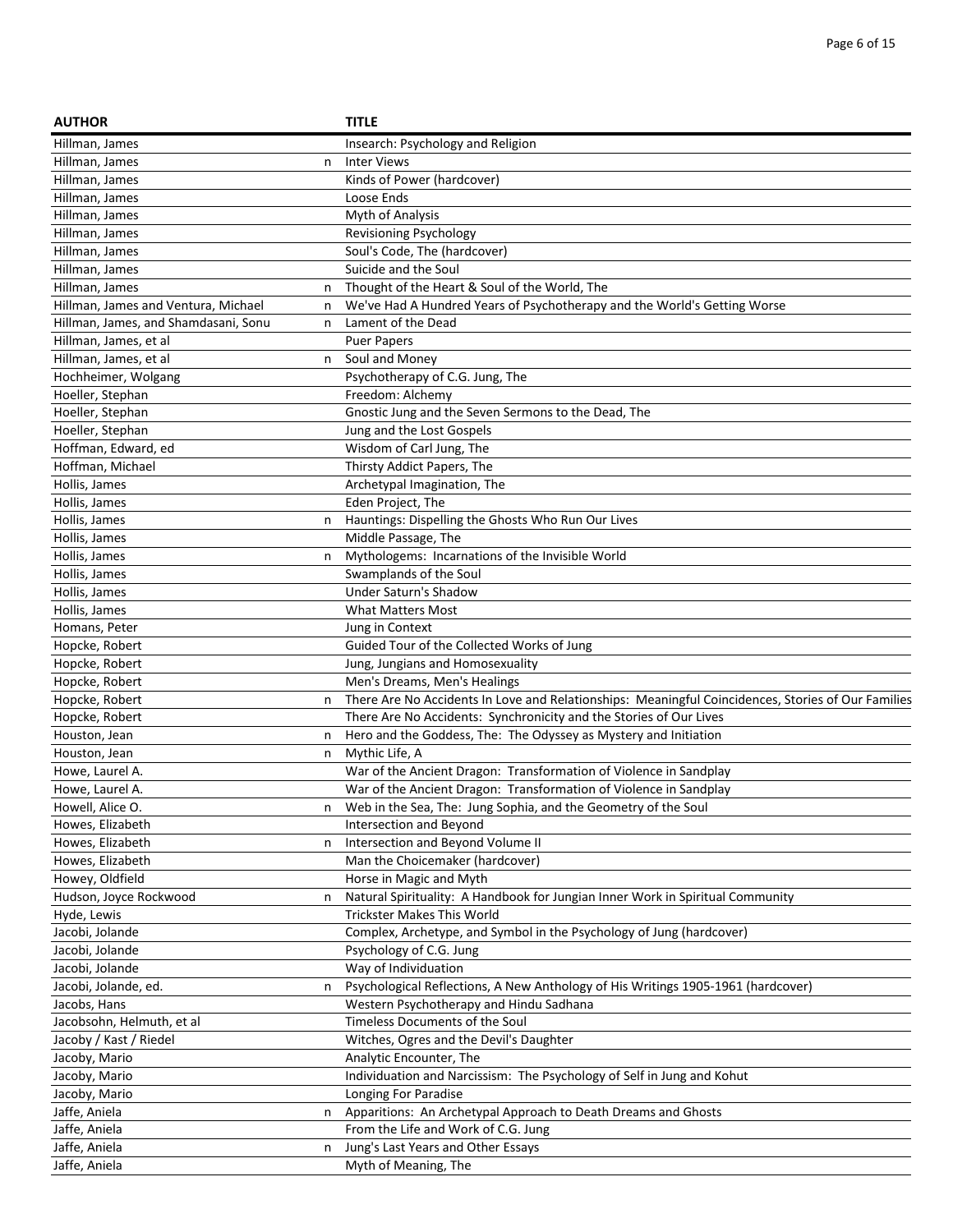| <b>AUTHOR</b>                                |   | <b>TITLE</b>                                                     |
|----------------------------------------------|---|------------------------------------------------------------------|
| Jaffe, Aniela                                |   | Was C.G. Jung a Mystic?                                          |
| Jaffe, Aniela, ed                            |   | Word and Image (C. G. Jung) (hardcover)                          |
| James, William                               | n | Varieties of Religious Experience, The                           |
| Jarvis, Shawn, and Blackwell, Jeannine, eds. | n | Queens Mirror, The: Fairy Tales by German Women, 1780-1900       |
| Jaynes, Julian                               |   | Origins of Consciousness in the Breakdown of the Bicameral Mind  |
| Jensen, Ferne                                |   | C.G. Jung, Emma Jung and Toni Wolf                               |
| Jobes, Gertrude                              |   | Dictionary of Mythology, Folklore and Symbols, Part 1            |
| Jobes, Gertrude                              |   | Dictionary of Mythology, Folklore and Symbols, Part 2            |
| Johnson, Buffie                              |   | Lady of the Beasts                                               |
| Johnson, Robert A.                           |   | Balancing Heaven and Earth                                       |
| Johnson, Robert A.                           |   | Ecstasy                                                          |
| Johnson, Robert A.                           |   | Femininity Lost and Regained                                     |
| Johnson, Robert A.                           |   | He                                                               |
| Johnson, Robert A.                           |   | Inner Work                                                       |
| Johnson, Robert A.                           |   | Inner Work                                                       |
| Johnson, Robert A.                           |   | Owning Your Own Shadow                                           |
| Johnson, Robert A.                           |   | She                                                              |
| Johnson, Robert A.                           |   | Transformations                                                  |
| Johnson, Robert A.                           |   | We                                                               |
| Johnson, Robert A. / Ruhl, Jerry             |   | Contentment: A Way to True Happiness (hardcover)                 |
| Jung Institute, San Francisco                |   | Male and Female, Feminine and Masculine (Pamphlet)               |
| Jung Institute, San Francisco                |   | Male and Female, Feminine and Masculine (Pamphlet)               |
| Jung Institute, Zurich                       |   | Conscience (Compilation of Essays)                               |
| Jung Institute, Zurich                       |   | Evil (Compilation of Essays)                                     |
| Jung, C.G.                                   |   | Aion                                                             |
| Jung, C.G.                                   |   | Analytical Psychology: Its Theory and Practice                   |
| Jung, C.G.                                   |   | Answer to Job                                                    |
| Jung, C.G.                                   |   | Answer to Job                                                    |
| Jung, C.G.                                   |   | Archetypes and the Collective Unconscious, The                   |
| Jung, C.G.                                   |   | Aspects of the Feminine                                          |
| Jung, C.G.                                   |   | Aspects of the Masculine                                         |
| Jung, C.G.                                   |   | Aspects of the Masculine / Aspects of the Feminine               |
| Jung, C.G.                                   |   | Children's Dreams: Notes From the Seminar Given in 1936-1940     |
| Jung, C.G.                                   |   | Development of Personality, The                                  |
| Jung, C.G.                                   |   | Dreams (hardcover)                                               |
| Jung, C.G.                                   |   | Flying Saucers (hardcover)                                       |
| Jung, C.G.                                   |   | Four Archetypes                                                  |
| Jung, C.G.<br>Jung, C.G.                     |   | Integration of the Personality<br>Letters: Volume 1: 1906 - 1950 |
| Jung, C.G.                                   |   | Letters: Volume 1: 1906 - 1950 (hardcover)                       |
| Jung, C.G.                                   |   | Letters: Volume 2: 1951 - 1961                                   |
| Jung, C.G.                                   |   | Letters: Volume 2: 1951 - 1961 (hardcover)                       |
| Jung, C.G.                                   |   | Man and His Symbols                                              |
| Jung, C.G.                                   |   | Mandala Symbolism                                                |
| Jung, C.G.                                   |   | Memories, Dreams, Reflections                                    |
| Jung, C.G.                                   |   | Memories, Dreams, Reflections (hardcover)                        |
| Jung, C.G.                                   |   | Modern Man in Search of a Soul                                   |
| Jung, C.G.                                   |   | Neitzsche's Zarathrustra, Volume 1 (hardcover)                   |
| Jung, C.G.                                   |   | Neitzsche's Zarathrustra, Volume 2 (hardcover)                   |
| Jung, C.G.                                   |   | On the Nature of the Psyche                                      |
| Jung, C.G.                                   |   | Practice of Psychotherapy, The                                   |
| Jung, C.G.                                   |   | Psyche and Symbol                                                |
| Jung, C.G.                                   |   | Psychoanalytic Years                                             |
| Jung, C.G.                                   |   | Psychological Reflections (an Anthology)                         |
| Jung, C.G.                                   |   | Psychological Types                                              |
| Jung, C.G.                                   |   | Psychology and Alchemy                                           |
| Jung, C.G.                                   | n | Psychology and Education                                         |
| Jung, C.G.                                   |   | Psychology and Religion (hardcover)                              |
|                                              |   |                                                                  |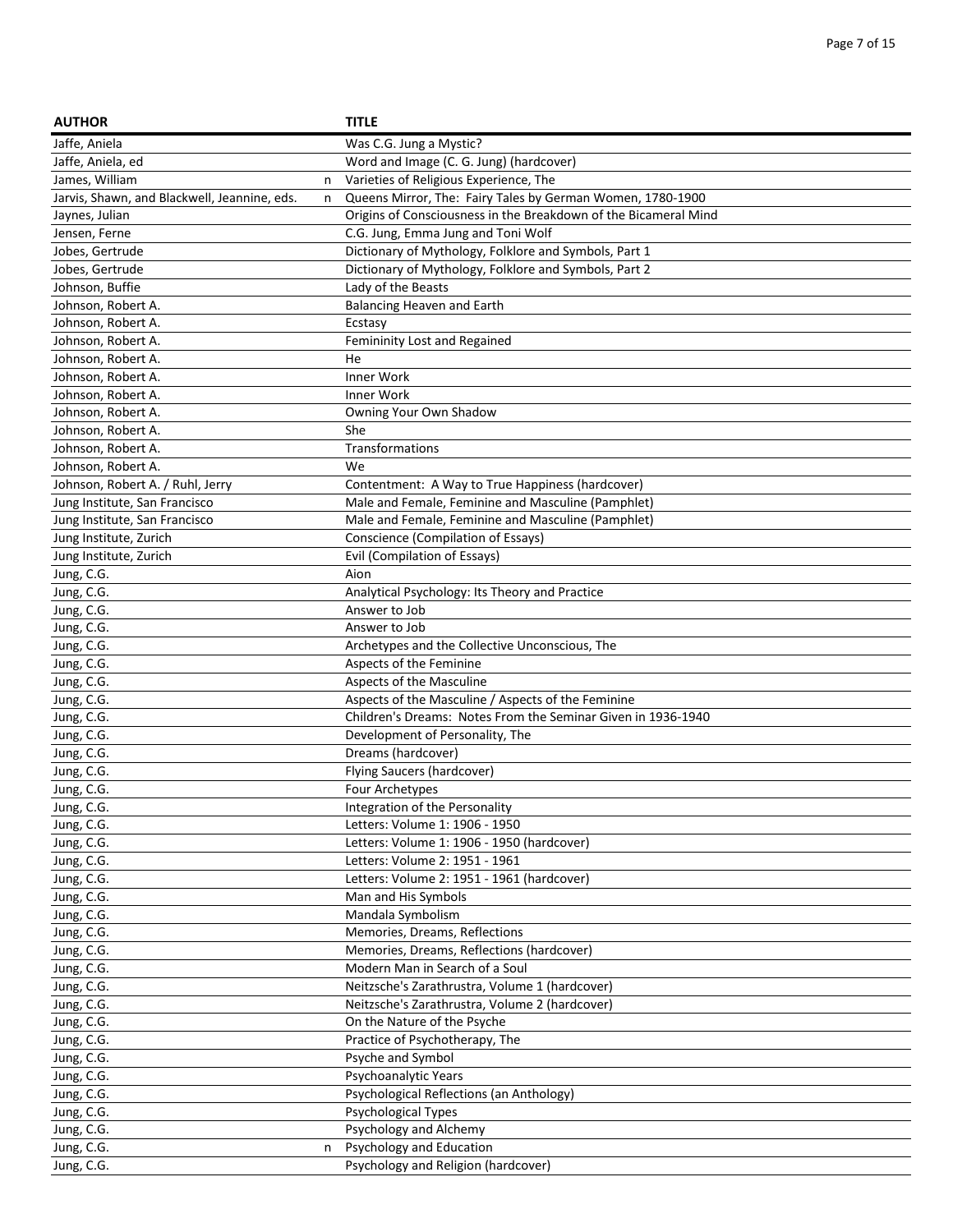| <b>AUTHOR</b>                         | <b>TITLE</b>                                                                                       |
|---------------------------------------|----------------------------------------------------------------------------------------------------|
| Jung, C.G.                            | Psychology and the Occult                                                                          |
| Jung, C.G.                            | Psychology and Western Religion                                                                    |
| Jung, C.G.                            | Psychology of Nazism, The                                                                          |
| Jung, C.G.<br>n                       | Psychology of the Transference, The                                                                |
| Jung, C.G.<br>n                       | Spirit in Man, Art, and Literature, The                                                            |
| Jung, C.G.                            | Synchronicity                                                                                      |
| Jung, C.G.                            | Two Essays On Analytical Psychology                                                                |
| Jung, C.G.                            | Undiscovered Self, The                                                                             |
| Jung, C.G.                            | Undiscovered Self, The, plus Symbols and the Interpretation of Dreams                              |
| Jung, C.G. - CW                       | Abstracts of the Collected Works of C.J. Jung                                                      |
| Jung, C.G. - CW                       | Collected Works, Vol. 01: Psychiatric Studies (paperback)                                          |
| Jung, C.G. - CW                       | Collected Works, Vol. 02: Experimental Researches (paperback)                                      |
| Jung, C.G. - CW                       | Collected Works, Vol. 03: Psychogenesis of Mental Disease                                          |
| Jung, C.G. - CW                       | Collected Works, Vol. 04: Freud and Psychoanalysis (paperback)                                     |
| Jung, C.G. - CW                       | Collected Works, Vol. 05: Symbols of Transformation                                                |
| Jung, C.G. - CW                       | Collected Works, Vol. 06: Psychological Types                                                      |
| Jung, C.G. - CW                       | Collected Works, Vol. 07: Two Essays On Analytical Psychology                                      |
| Jung, C.G. - CW                       | Collected Works, Vol. 08: The Structure and Dynamics of the Psyche                                 |
| Jung, C.G. - CW                       | Collected Works, Vol. 09/i: The Archetypes of the Collective Unconscious                           |
| Jung, C.G. - CW                       | Collected Works, Vol. 09/ii: Aion                                                                  |
| Jung, C.G. - CW                       | Collected Works, Vol. 10: Civilization in Transition                                               |
| Jung, C.G. - CW                       | Collected Works, Vol. 11: Psychology and Religion                                                  |
| Jung, C.G. - CW                       | Collected Works, Vol. 12: Psychology and Alchemy                                                   |
| Jung, C.G. - CW                       | Collected Works, Vol. 13: Alchemical Studies                                                       |
| Jung, C.G. - CW                       | Collected Works, Vol. 14: Mysterium Coniunctionis (paperback)                                      |
| Jung, C.G. - CW                       | Collected Works, Vol. 15: The Spirit in Man, Art and Literature                                    |
| Jung, C.G. - CW                       | Collected Works, Vol. 16: The Practice of Psychotherapy                                            |
|                                       | Collected Works, Vol. 17: The Development of Personality                                           |
| Jung, C.G. - CW                       | Collected Works, Vol. 18: The Symbolic Life                                                        |
| Jung, C.G. - CW                       |                                                                                                    |
| Jung, C.G. - CW<br>Jung, C.G. - CW    | Collected Works, Vol. 19: General Bibliography (not circulated)<br>Collected Works, Vol. 20: Index |
|                                       |                                                                                                    |
| Jung, C.G. / Kerenyi, Karl            | Essays on a Science of Mythology                                                                   |
| Jung, C.G. / Pauli, W.                | Interpretaton of Nature and the Psyche, The (hardcover)                                            |
| Jung, C.G., May Foote, ed.            | Visions Seminars - Book 2 (from the original notes of Mary Foote)                                  |
| Jung, C.G., Clair Douglas, ed.        | Visions Seminar 1930-34, Volume 1 (hardcover)                                                      |
| Jung, C.G., Clair Douglas, ed.        | Visions Seminar 1930-34, Volume 2 (hardcover)                                                      |
| Jung, C.G., Sonu Shamdasani, ed.      | Red Book, The - Reader's Edition                                                                   |
| Jung, Emma                            | Animus and Anima                                                                                   |
| Jung, Emma / Von Franz, M.l.          | Grail Legend, The                                                                                  |
| Kalsched, Donald                      | Inner World of Trauma, The                                                                         |
| Kant, Immanuel, editor Arnulf Zweig   | Kant, The Essential                                                                                |
| Kant, Immanuel, translator H.J. Paton | Kant: Groundwork of the Metaphysic of Morals                                                       |
| Kaplan-Williams, Strephon             | Jungian Senoi Dreamwork Manual                                                                     |
| Karagula, Shafica                     | Breakthrough to Creativity: Your Higher Sense Perception (hardcover)                               |
| Kast, Verena<br>n                     | Creative Leap, The: Psychological Transformation Through Crisis                                    |
| Kast, Verena                          | Sisyphus                                                                                           |
| Kawai, Hayao                          | Buddhism and the Art of Psychotherapy (hardcover)                                                  |
| Kearney, Michael                      | Mortally Wounded                                                                                   |
| Keen, Sam                             | Faces of the Enemy: Reflections of the Hostile Imagination                                         |
| Keen, Sam                             | Fire in the Belly: On Being a Man (hardcover)                                                      |
| Keen, Sam                             | To Love and Be Loved (hardcover)                                                                   |
| Keiffer, Ann                          | Gift of the Dark Angel: A Woman's Journey through Depression toward Wholeness                      |
| Keirsey / Bates                       | Please Understand Me: Character and Temperament Types                                              |
| Kellog, Rhoda                         | Analyzing Children's Art                                                                           |
| Kelsey, Morton                        | Adventure Inward: Christian Growth through Personal Journal Writing                                |
| Kelsey, Morton                        | Caring: How Can We Love One Another                                                                |
| Kelsey, Morton<br>n                   | Discernment: A Study in Ecstacy and Evil                                                           |
| Kelsey, Morton                        | Dreams: A Way to Listen to God                                                                     |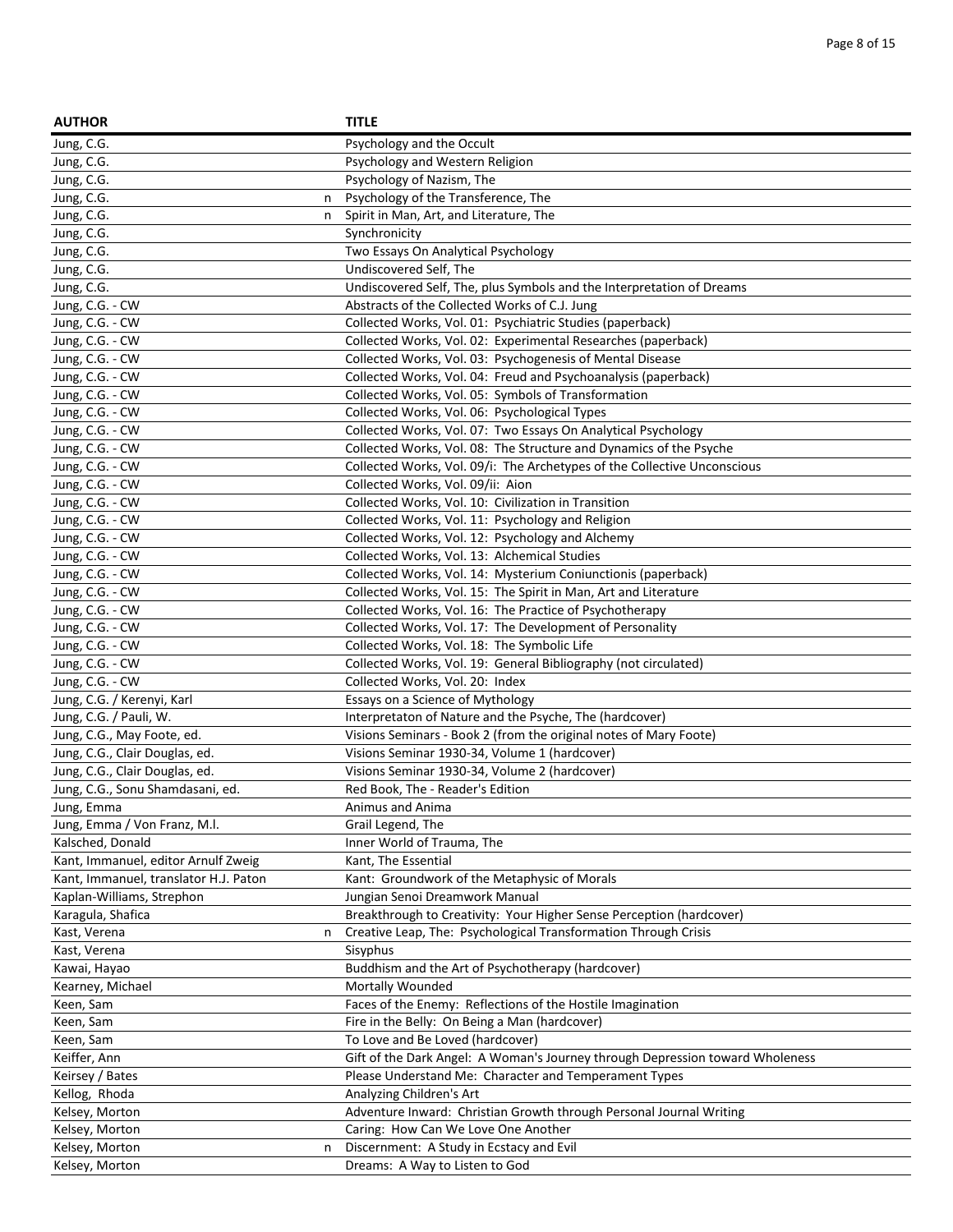| <b>AUTHOR</b>                                 | <b>TITLE</b>                                                                       |
|-----------------------------------------------|------------------------------------------------------------------------------------|
| Kelsey, Morton                                | Dreams: The Dark Speech of the Spirit                                              |
| Kelsey, Morton                                | Encounter With God: A Theology of Christian Experience                             |
| Kelsey, Morton                                | God, Dreams and Revelation: A Christian Interpretation of Dreams                   |
| Kelsey, Morton                                | Healing and Christianity: In Ancient Thought and Modern Times (hardcover)          |
| Kelsey, Morton                                | Other Side of Silence, The: A Guide to Christian Meditation                        |
| Kelsey, Morton<br>n                           | Reaching: The Journey To Fulfillment (hardcover)                                   |
| Kelsey, Morton                                | Tongue Speaking: An Experiment in Spiritual Experience                             |
| Kelsey, Morton / Kelsey, Barbara              | Sacrament of Sexuality: The Spirituality and Psychology of Sex                     |
| Kerenyi, Karl                                 | Asklepios: Archetypal Image of the Physician's Existence (hardcover)               |
| Kerenyi, Karl                                 | Goddess of Sun and Moon                                                            |
| Kerenyi, Karl                                 | Hermes: Guide of Souls: The Mythologem of the Masculine Source of Life             |
| Keyes, Margaret                               | Inward Journey: Art as Therapy                                                     |
| Kiepenheuer, Kaspar                           | Crossing the Bridge: A Jungian Approach to Adolescence                             |
| Kirsch, Hilde, ed.                            | Well-tended Tree (hardcover)                                                       |
| Kirsch, James                                 | Shakespeare's Royal Self                                                           |
| Kirsch, Thomas                                | Jungians, The                                                                      |
| Kluger, Rivkah                                | Psyche and Bible                                                                   |
| Kluger, Rivkah                                | Satan in the Old Testament (hardcover)                                             |
| Knapp, Bettina<br>n                           | Manna Mystery: A Jungian Approach to Hebrew Myth and Legend                        |
| Knapp, Bettina<br>n                           | Music, Archetype, and the Writer: A Jungian View (hardcover)                       |
| Knipe, Rita                                   | Water of Life: A Jungian Journey Through Hawaiian Myth (hardcover)                 |
| Koch-Sheras, Phyllis                          | Dream On: A Dream Interpretation and Exploration Guide for Women                   |
| Koltuv, Barbara                               | Book of Lilith, The                                                                |
| Koren, Leonard                                | Wabi-Sabi for Poets, Designers and Philosophers                                    |
| Kraft, William<br>n                           | Whole & Holy Sexuality                                                             |
| Kreinheder, Albert                            | Body and Soul: The Other Side of Illness                                           |
| Kristeva, Julia<br>n                          | <b>Strangers To Ourselves</b>                                                      |
| Kroeger, Otto / Thuesen, Janet                | Type Talk: Or How to Determine Your Personality Type (hardcover)                   |
| Kunkel, Fritz                                 | How Character Develops: A Psychological Interpretation (hardcover)                 |
| Kunkel, Fritz / John Sanford, ed.             | Fritz Kunkel: Selected Writings                                                    |
| Lakoff, George, and Johnson, Mark<br>n        | Metaphors We Live By                                                               |
| Laney, Marti Olsen                            | Introvert Advantage, The: How to Survive in an Extrovert World                     |
| Lao Tsu - Feng / English new translation<br>n | Tao Te Ching (hardcover)                                                           |
| Lao Tsu - Mitchell, Foreword and Notes<br>n   | Tao Te Ching (hardcover)                                                           |
| Larouse<br>n                                  | World Mythology (hardcover)                                                        |
| Larsen, Stephen                               | Mythic Imagination: Your Quest For Meaning Through Personal Mythology              |
| Lauter, Estella / Rupprecht, C.S.             | Feminist Archetypal Theory                                                         |
| Layard, John                                  | Celtic Quest, A: Sexuality and Soul in Individuation                               |
| Leaman, Oliver<br>n                           | Islamic Aesthetics: An Introduction                                                |
| Leonard, Linda                                | Call to Create, The: Celebrating Acts of Imagination (hardcover)                   |
| Leonard, Linda                                | Meeting the Madwoman: Empowering the Feminine Spirit                               |
| Leonard, Linda                                | On the Way to the Wedding: Transforming the Love Relationship                      |
| Leonard, Linda                                | Witness to the Fire: Creativity & the Veil of Addiction                            |
| Leonard, Linda                                | Wounded Woman: Healing the Father-Daughter Relationship                            |
| Lerner, Harriet                               | Dance of Anger: A Woman's Guide to Changing the Patterns of Intimate Relationships |
| Levi, Peter                                   | Greek World, The: The Cultural Atlas of the World (hardcover)                      |
| Lockhart, Russell                             | Psyche Speaks: A Jungian Approach to Self and World                                |
| Lockhart, Russell                             | Words as Eggs                                                                      |
| Loomis, Mary<br>n                             | Dancing the Wheel of Psychological Types                                           |
| Lopez-Pedroza, Rafael                         | <b>Cultural Anxiety: Four Essays</b>                                               |
| Lopez-Pedroza, Rafael                         | Hermes and His Children                                                            |
| Lotterhand, Jason C.<br>n                     | Thursday Night Tarot, The: The Weekly Talks on the Wisdom of the Major Arcana      |
| Lowinsky, Naomi Ruth                          | Faust Woman Poems, The                                                             |
| Lowinsky, Naomi Ruth                          | Sister From Below, The                                                             |
| Lubell, Winifred Milius<br>n                  | Metamorphosis of Baubo, The: Myths of Woman's Sexual Energy                        |
| Luke, Helen                                   | Dark Wood to White Rose: A Study of Meanings in Dante's Divine Comedy              |
| Luke, Helen                                   | Old Age: Journey Into Simplicity                                                   |
| Luke, Helen                                   | Voice Within, The: Love and Virtue in the Age of the Spirit                        |
|                                               |                                                                                    |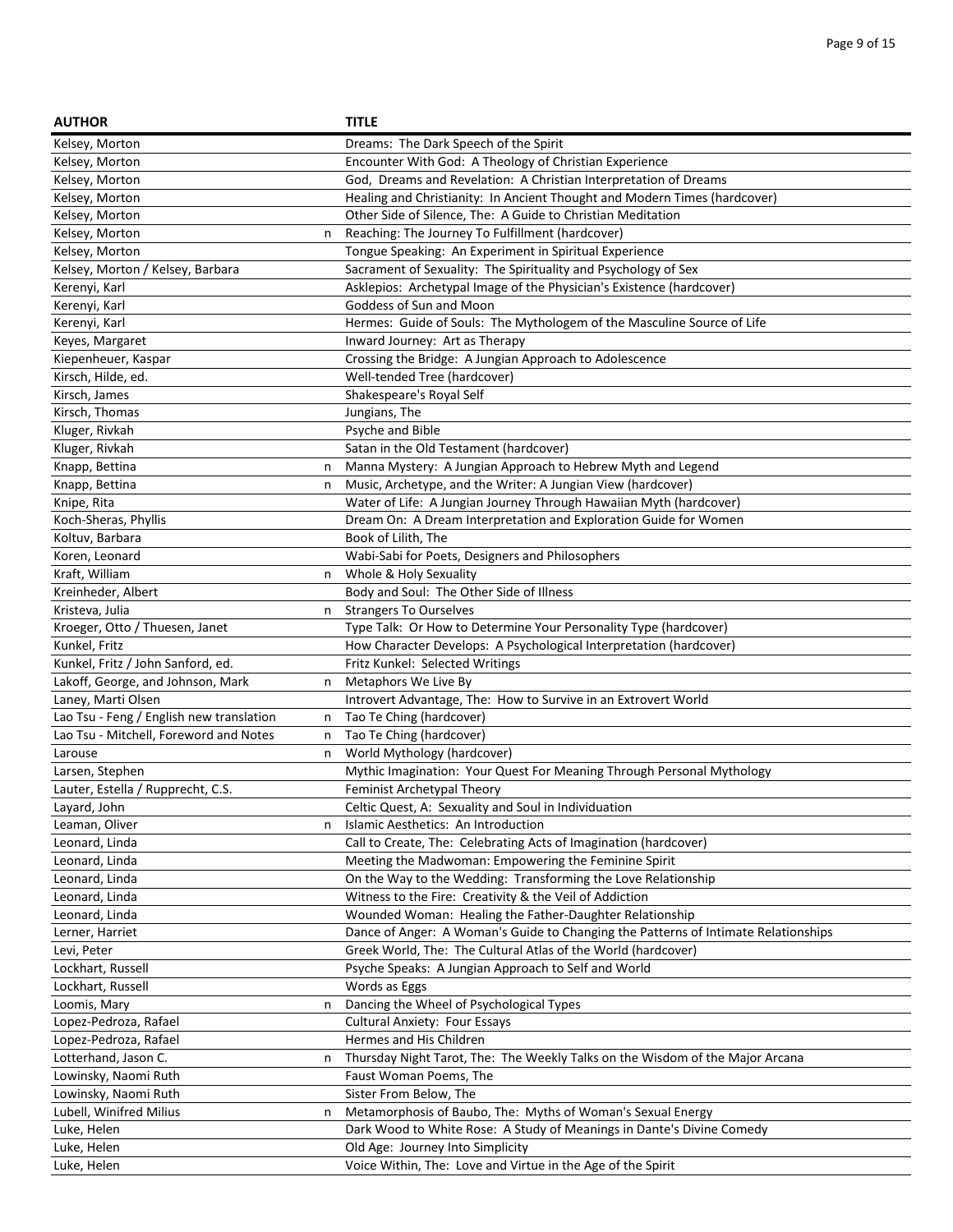| <b>AUTHOR</b>                                                             |   | <b>TITLE</b>                                                                                             |
|---------------------------------------------------------------------------|---|----------------------------------------------------------------------------------------------------------|
| Luke, Helen                                                               |   | Way of Woman, Ancient and Modern                                                                         |
| MacHover, Frank                                                           |   | Book of Tao, The                                                                                         |
| Mahoney, Maria                                                            |   | Meaning of Dreams and Dreaming                                                                           |
| Mahrer, Alvin R.                                                          |   | Psychotherapeutic Change (hardcover)                                                                     |
| Maidenbaum, Aryeh                                                         |   | Jung and the Shadow of Anti-semitism                                                                     |
| Makbuleh, Mitra                                                           | n | Chelcheragh: Forty Mystic Lights (Written in Farsi)                                                      |
| Makbuleh, Mitra                                                           | n | Purim: A Mystical Interpretation (Written in Farsi)                                                      |
| Mankowitz, Ann                                                            |   | Change of Life: A Psychological Study of Dreams and the Menopause                                        |
| Mansfield, Victor                                                         |   | Head and Heart: A Personal Exploration of Science and the Sacred                                         |
| Maram, Eve                                                                | n | Psychopathy Within                                                                                       |
| Marjula, Anna                                                             |   | Healing Influence of Active Imagination                                                                  |
| Marlan, Stanton                                                           | n | Black Sun, The: The Alchemy and Art of Darkness                                                          |
| Marlan, Stanton, ed.                                                      | n | Archetypal Psychologies: Reflections in Honor of James Hillman                                           |
| Martin, P.W.                                                              |   | Experiment in Depth: A Study of the Work of Jung, Eliot, and Toynbee (hardcover)                         |
| Mason, Olive, ed.                                                         |   | Quest                                                                                                    |
| McGuire, William, ed.                                                     | n | C.G. Jung Dream Analysis: Notes of the Seminar given in 1928-1930 (hardcover)                            |
| McGuire, William, ed.                                                     |   | C.G. Jung Speaking                                                                                       |
| McGuire, William, ed.                                                     |   | Freud / Jung Letters, The (hardcover)                                                                    |
| McGuire, William, ed.; Shamdasani, Sonu, Tr                               | n | Introduction to Jungian Psychology: Notes of the Seminar on Analytical Psychology, 1925                  |
| Mcneely, Deldon Anne                                                      |   | Touching: Body Therapy and Depth Therapy                                                                 |
| McNiff, Shaun                                                             | n | Earth Angels: Engaging the Sacred in Everyday Things (hardcover)                                         |
| Mcpherson, Sigrid                                                         |   | Refiner's Fire, The: Memoirs of a German Girlhood                                                        |
| Meador, Betty Deshong                                                     |   | Inanna, Lady of Largest Heart                                                                            |
| Meador, Betty Deshong                                                     |   | Uncursing the Dark                                                                                       |
| Meir, C.A                                                                 |   | Soul and Body: Essays of the Theories of C. G. Jung                                                      |
| Merritt, Dennis                                                           |   | Dairy Farmer's Guide to the Universe: Vol. I - Jung and Ecopsychology                                    |
| Merritt, Dennis                                                           |   | Dairy Farmer's Guide to the Universe: Vol. II - Cry of Merlin                                            |
| Merritt, Dennis                                                           |   | Dairy Farmer's Guide to the Universe: Vol. III - Hermes, Ecopsychology, and Complexity Theory            |
| Merritt, Dennis                                                           |   | Dairy Farmer's Guide to the Universe: Vol. IV - Land, Weather, Seasons, Insects: An Archetypal           |
| Midboe, Gunilla                                                           | n | Elliptical Dialogue, The: A Communications Model for Psychotherapy                                       |
| Miller, Alice                                                             |   | For Your Own Good: Hidden Cruelty in Child-Rearing and the Roots of Violence                             |
| Miller, Alice                                                             |   | Untouched Key: Tracing Childhood Trauma in Creativity                                                    |
| Miller, Jean Baker, ed.                                                   |   | Psychoanalysis and Women                                                                                 |
| Miller, William A.                                                        |   | Make Friends With Your Shadow                                                                            |
| Mishlove, Jeffrey                                                         |   | Roots of Consciousness: Psychic Liberation through History, Science, and Experience                      |
| Mitchell, Meredith B.                                                     |   | Hero Or Victim                                                                                           |
| Mitchell, Rie / Friedman, Harriet                                         |   | Sandplay: Past, Present, and Future                                                                      |
| Moacanin, Radmila                                                         |   | Jung's Psychology and Tibetan Buddhism: Western and Eastern Paths to the Heart                           |
| Moacanin, Radmila                                                         |   | Jung's Psychology and Tibetan Buddhism: Western and Eastern Paths to the Heart                           |
| Molton, Mary / Sikes, Lucy Anne                                           |   | Four Eternal Women                                                                                       |
| Monick, Eugene                                                            |   | Castration and Male Rage: The Phallic Wound                                                              |
| Monick, Eugene                                                            |   | Phallos: Sacred Symbol of the Masculine                                                                  |
| Moody, Harry / Carroll, David                                             |   | Five Stages of the Soul, The                                                                             |
| Mookerjee, Ajit<br>Moon, Sheila                                           |   | Kali: The Feminine Force                                                                                 |
|                                                                           |   | Dreams of a Woman: An Analyst's Inner Journey                                                            |
| Moon, Sheila<br>Moore, Robert                                             |   | <b>Scarlet Incantations (Poems)</b><br>Facing the Dragon: Confronting Personal and Spiritual Grandiosity |
|                                                                           | n | King, Warrior, Magician, Lover                                                                           |
| Moore, Robert / Gillette, Douglas<br>Moore, Robert / Meckel, Daniel, eds. |   | Jung and Christianity in Dialogue: Faith, Feminism, and Hermeneutics (essays)                            |
| Moore, Robert / Meckel, Daniel, eds.                                      |   | Jung and Christianity in Dialogue: Faith, Feminism, and Hermeneutics (essays)                            |
| Moore, Robert, ed.                                                        | n | Carl Jung and Christian Spirituality (collection of essays)                                              |
| Moore, Thomas                                                             |   | Care of the Soul (hardcover)                                                                             |
| Moore, Thomas                                                             | n | Soul of Sex, The: Cultivating Life as an Act of Love                                                     |
| Nelson, John                                                              |   | Healing the Split: Madness or Trancendence? A New Understanding                                          |
| Nelson, Sally J.                                                          |   | Night Wings: A Soulful Dreaming and Writing Practice                                                     |
| Neumann, Erich                                                            |   | Amor and Psyche: The Psychic Development of the Feminine. A CommentaryApuleius                           |
| Neumann, Erich                                                            |   | Archetypal World of Henry Moore (hardcover)                                                              |
| Neumann, Erich                                                            |   | Art and the Creative Unconscious: Four Essays                                                            |
|                                                                           |   |                                                                                                          |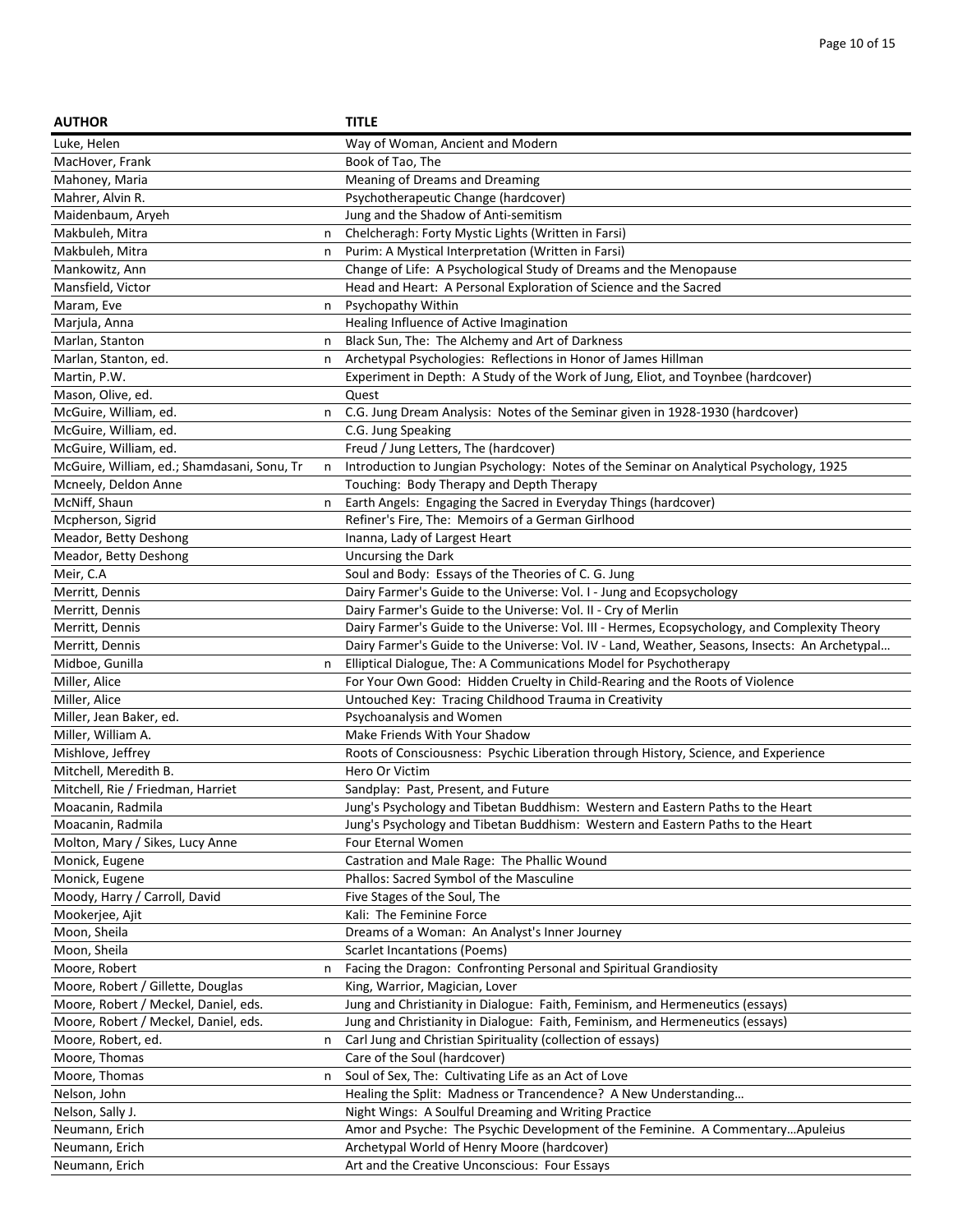| <b>AUTHOR</b>                                        |   | <b>TITLE</b>                                                                                                                  |
|------------------------------------------------------|---|-------------------------------------------------------------------------------------------------------------------------------|
| Neumann, Erich                                       |   | Child, The: Structure and Dynamics of the Nascent Personality (hardcover)                                                     |
| Neumann, Erich                                       |   | Depth Psychology and a New Ethic (hardcover)                                                                                  |
| Neumann, Erich                                       |   | Great Mother, The: An Analysis of the Archetype                                                                               |
| Neumann, Erich                                       |   | Origins and History of Consciousness, The                                                                                     |
| Neumann, Micha                                       | n | Relationship between C. G. Jung and Erich Neumann Based on their Correspondence                                               |
| Nichols, Sallie                                      |   | Jung and Tarot: An Archetypal Journey                                                                                         |
| Norman, Dorothy                                      |   | Hero, The: Myth/Image/Symbol                                                                                                  |
| Ochs, Carol                                          |   | Behind the Sex of God: Toward a New Consciousness (hardcover)                                                                 |
| O'Connor, Elizabeth                                  |   | Journey Inward-Journey Outward                                                                                                |
| O'Connor, Peter                                      |   | Understanding Jung-understanding Yourself                                                                                     |
| Odajnyk, Walter                                      |   | Archetype and Character: Power, Eros, Spirit, and Matter Personality                                                          |
| Odajnyk, Walter                                      |   | Gathering the Light: A Jungian View of Meditation                                                                             |
| Odajnyk, Walter                                      |   | Jung and Politics: The Political and Social Ideas of C. G. Jung                                                               |
| Ornstein, Robert E.                                  |   | Psychology of Consciousness                                                                                                   |
| Ostrowski-Sachs, Margaret                            | n | From Conversations with C. G. Jung (pamphlet) (Reference only)                                                                |
| Otto, Rudolf                                         |   | Idea of the Holy: An Inquiry into the Non-Rational Factor in the Idea of the Divine                                           |
| Ouspensky. P.D.                                      |   | In Search of the Miraculous: Fragments of an Unknown Teaching (hardcover)                                                     |
| Ouspensky. P.D.                                      |   | Psychology of Man's Possible Evolution (hardcover)                                                                            |
| Owen, Michael                                        |   | Jung and the Native American Moon Cycles: Rhythms of Influence                                                                |
| Pachter, Henry                                       |   | Magic into Science - The Story of Paracelcus (hardcover)                                                                      |
| Palmer, Helen                                        |   | Enneagram, The: Understanding Yourself and the Others in Your Life (hardcover)                                                |
| Paris, Ginette                                       |   | Pagan Meditations: Aphrodite, Hestia, Artemis                                                                                 |
| Paris, Ginette                                       |   | Wisdom of the Psyche: Depth Psychology after Neuroscience                                                                     |
| Parker, Rozsika                                      | n | Subversive Stitch, The: Embroidery and the Making of the Feminine                                                             |
| Pauwels, Louis                                       |   | Gurdjieff (hardcover)                                                                                                         |
| Pearson, Carol                                       |   |                                                                                                                               |
| Perera, Sylvia Brinton                               |   | Hero Within, The: Six Archetypes We Live By (expanded Edition)<br>Celtic Queen Maeve and Addiction: An Archetypal Perspective |
|                                                      |   |                                                                                                                               |
| Perera, Sylvia Brinton                               |   | Descent to the Goddess: A Way of Initiation for Women                                                                         |
| Perera, Sylvia Brinton                               |   | Scapegoat Complex, The: Toward a Mythology of Shadow and Guilt<br>Far Side of Madness                                         |
| Perry, John W.                                       |   |                                                                                                                               |
| Perry, John W.                                       |   | Lord of the Four Quarters: The Mythology of Kingship                                                                          |
| Perry, John W.                                       |   | Roots of Renewal in Myth and Madness: The Meaning of Psychotic Episodes (hardcover)                                           |
| Perry, John W.<br><b>Philemon Series Publication</b> |   | Self in the Psychotic Process: Its Symbolization in Schizophrenia                                                             |
|                                                      | n | Analytical Psychology in Exile: The Correspondence of C. G. Jung and Erich Neumann                                            |
| <b>Philemon Series Publication</b>                   | n | Dream Interpretation Ancient and Modern: Notes from the Seminar Given in 1936-1941                                            |
| <b>Philemon Series Publication</b>                   |   | Jung - White Letters, The (hardcover)                                                                                         |
| Philemon Series Publication                          | n | Jung Contra Freud: The 1912 New York Lectures on the Theory of Psychoanalysis                                                 |
| Philemon Series Publication                          | n | On Psychological and Visionary Art: Notes from Jung's Lecture on Gerard de Nerval's "Aurelia"                                 |
| Philemon Series Publication                          | n | Question of Psychological Types, The: Jung and Hans Schmid-Guisan, 1915-1916 Corresp (hc)                                     |
| Phillips, Dorothy Berkley, et al                     |   | Choice is Always Ours, The: An Anthology on the Religious Way (hardcover)                                                     |
| Plotinus                                             |   | Enneads, The                                                                                                                  |
| Prabhupada, A. C. Bhaktivedanta Swami                | n | Bhagavad-Gita As It Is: Abridged Edition                                                                                      |
| Pratt, Jane Abbott                                   | n | Consciousness and Sacrifice, The Indian Myth of Manu                                                                          |
| Progoff, Ira                                         |   | At a Journal Workshop: The Basic Text and Guide for Using the Intensive Journal (hardcover)                                   |
| Progoff, Ira                                         |   | Death and Rebirth of Psychology: An Integrative Evaluation of Freud, Adler, Jung, and Rank (hc)                               |
| Progoff, Ira                                         |   | Depth Psychology and Modern Man: A New View of the Magnitude of Human Personality (hc)                                        |
| Progoff, Ira                                         |   | Jung, Synchronicity, and Human Destiny: C. G. Jung's Theory of Meaningful Coincidence                                         |
| Progoff, Ira                                         |   | Jung's Psychology and Its Social Meaning                                                                                      |
| Psychological Studies Guild                          | n | Seeded Furrow, The (various manuscripts for Sheila Moon)                                                                      |
| Psychology Club, NY, sponsor                         | n | Carl Gustav Jung: 1875-1961 - A Memorial Meeting (pamphlet)                                                                   |
| Psychology Today                                     | n | Psycho Sources: A Psychology Resource Catalog (1973)                                                                          |
| Qualls-Corbet                                        |   | Sacred Prostitute, The                                                                                                        |
| Quinines, Ricardo                                    | n | Dante Alighieri                                                                                                               |
| Raffa, Jean Benedict                                 |   | Bridge to Wholeness, The: A Feminine Alternative to the Hero Myth                                                             |
| Rainer, Tristine                                     |   | New Diary, The: How to Use a Journal for Self-Guidance and Expanded Creativity                                                |
| Reich, Wilhelm                                       | n | <b>Character Analysis</b>                                                                                                     |
| Reis, Patricia                                       |   | Daughters of Saturn: From Father's Daughter to Creative Woman (hardcover)                                                     |
| Roberts, Richard                                     |   | Tales For Jung Folk: Original Fairytales for Persons of All Ages                                                              |
|                                                      |   |                                                                                                                               |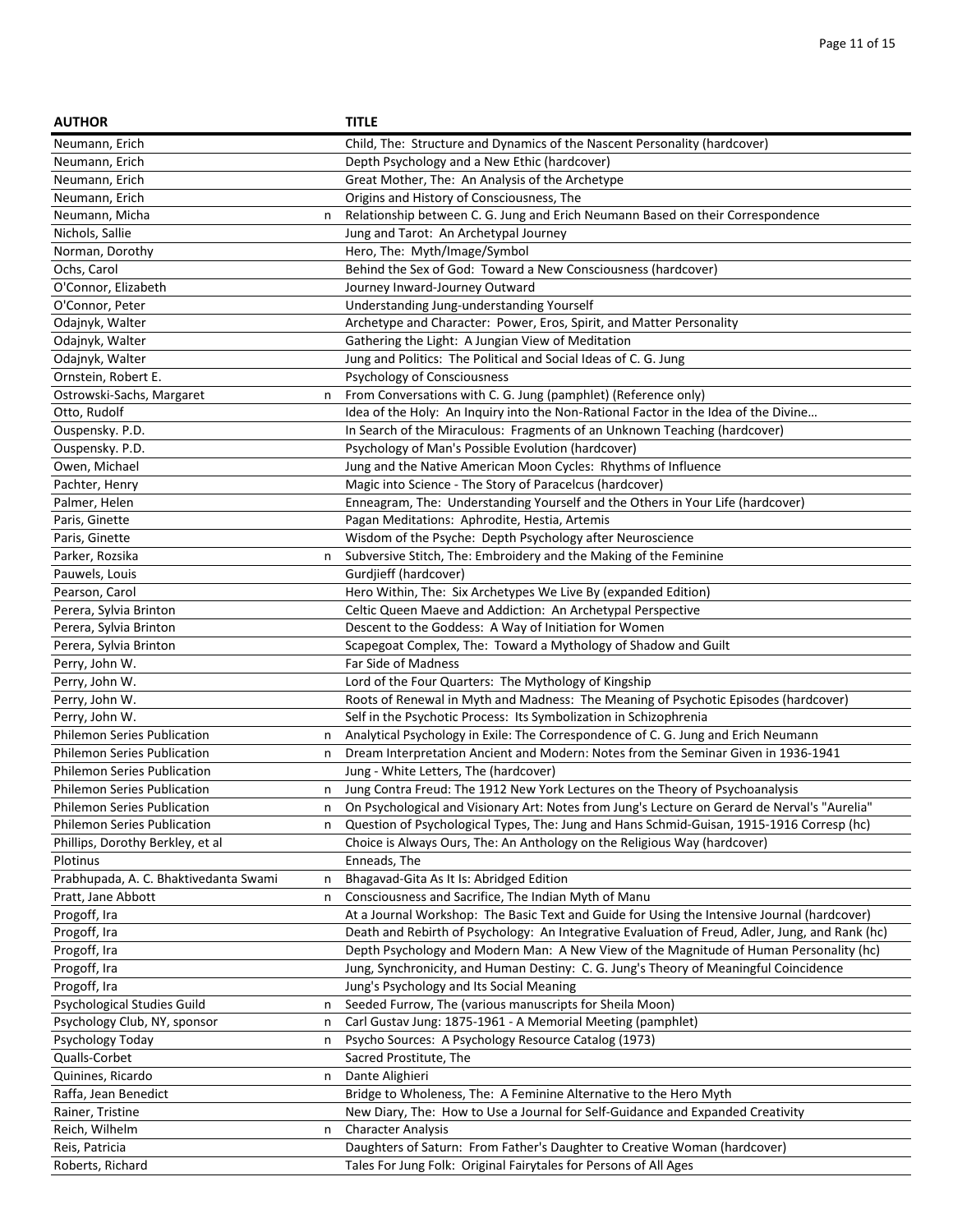| <b>AUTHOR</b>                            |   | <b>TITLE</b>                                                                                |
|------------------------------------------|---|---------------------------------------------------------------------------------------------|
| Rogers-Gardner, Barbara                  |   | Jung and Shakespeare: Hamlet, Othello, and the Tempest                                      |
| Rollins, Wayne                           | n | Jung and the Bible                                                                          |
| Romanyshyn, Robert                       |   | Soul in Grief, The: Love, Death, and Transformation                                         |
| Romanyshyn, Robert                       |   | Technology as Symptom and Dream                                                             |
| Roscher, Wilhelm / Hillman               |   | Pan and the Nightmare                                                                       |
| Rosen, David                             |   | Tao of Jung, The: The Way of Integrity                                                      |
| Rosen, David                             |   | Transforming Depression: Healing the Soul Through Creativity                                |
| Rosenzweig, Saul                         |   | Historic Expedition to America (1909), The: Freud, Jung, and Hall the King-Maker            |
| Roszak, Gomes, Kanner, eds.              | n | Ecopsychology: Restoring the Earth, Healing the Mind                                        |
| Rothenberg, Rose Emily                   |   | Jewel in the Wound, The: How the Body Expresses the Needs of the Psyche                     |
| Rowland, Susan                           |   | C. G. Jung in the Humanities: Taking the Soul's Path                                        |
| Rumi, Jelaluddin                         |   | This Longing: Poetry, Teaching Stories, and Selected Letters                                |
| Rutter, Peter                            |   | Sex in the Forbidden Zone: When Men in Power Betray Women's Trust (hardcover)               |
| Rutter, Virginia Beane                   |   | Woman Changing Woman: Feminine Psychology Reconceived Through Myth and Experience (hc)      |
| Ryan, Robert                             |   | Strong Eye of Shamanism, The                                                                |
| Sams, Jamie                              | n | 13 Original Clan Mothers, The: Your Sacred Path to Discoveringthe Feminine                  |
| Samuels, Andrew                          | n | Jung and the Post-Jungians                                                                  |
| Samuels, Andrew                          |   | Plural Psyche, The: Personality, Morality, and the Father                                   |
| Samuels, Andrew, ed.                     |   | Father, The: Contemporary Jungian Perspectives (a collection of essays) (hardcover)         |
| Samuels, Andrew, et al                   |   | Critical Dictionary of Jungian Analysis, A                                                  |
| Sandner, Donald                          |   | Navajo Symbols of Healing: A Jungian Exploration of Ritual, Image, and Medicine             |
| Sanford, John A.                         |   | Dreams and Healing                                                                          |
| Sanford, John A.                         |   | Dreams: God's Forgotten Language                                                            |
| Sanford, John A.                         |   | Evil, the Shadow Side of Reality                                                            |
| Sanford, John A.                         |   | Healing and Wholeness                                                                       |
| Sanford, John A.                         |   | Healing Body and Soul: The Meaning of Illness in the New Testament and in Psychotherapy     |
| Sanford, John A.                         |   | Invisible Partners, The: How the Male and Female in Each of Us Affects Our Relationships    |
| Sanford, John A.                         |   | Jesus, Paul and Depth Psychology (pamphlet)                                                 |
| Sanford, John A.                         |   | King Saul: The Tragic Hero: A Study in Individuation                                        |
| Sanford, John A.                         |   | Kingdom Within, The: A Study of the Inner Meaning of Jesus' Sayings (hardcover)             |
| Sanford, John A.                         | n | Man Who Lost His Shadow, The: A Novel (hardcover)                                           |
| Sanford, John A.                         |   | Man Who Wrestled With God, The: A Study of Individuation Based on Four Bible Stories (hc)   |
| Sanford, John A.                         |   | Mystical Christianity: A Psychological Commentary on the Gospel of John                     |
| Sanford, John A.                         |   | Strange Trial of Mr. Hyde, The: A New Look at the Nature of Human Evil (hardcover)          |
| Sanford, Katherine A.                    |   | Serpent and the Cross, The: Healing the Split Through Active Imagination (hardcover)        |
| Sardello, Robert                         | n | Facing the World with Soul: The Reimagination of Modern Life                                |
| Sardello, Robert, and Severson, Randolph | n | Money and the Soul of the World                                                             |
| Savary, Berne, and Williams              |   | Dreams and Spiritual Growth: A Judeo-Christian Way of Dreamwork                             |
| Schaer, Hans                             |   | Religion and the Cure of Souls in Jung's Psychology (hardcover)                             |
| Schapira, Laurie                         |   | Cassandra Complex - Living With Disbelief: A Modern Perspective on Hysteria                 |
| Schwartz-Salant, N. and Stein, M. eds.   | n | Borderline Personality in Analysis, The (a collection of essays, 1988)                      |
| Schwartz-Salant, N. and Stein, M. eds.   |   | Gender and Soul in Psychotherapy (a collection of essays, 1992)                             |
| Schwartz-Salant, Nathan                  |   | Borderline Personality: Vision and Healing                                                  |
| Schwartz-Salant, Nathan                  |   | Jung on Alchemy                                                                             |
| Schwartz-Salant, Nathan                  |   | Narcissism and Character Transformation: The Psychology of Narcissistic Character Disorders |
| Segal, Robert                            |   | Gnostic Jung, The                                                                           |
| Sexton, Mary Patricia                    |   | Dante/Jung Correspondence                                                                   |
| Shah, Indries                            |   | Magic Monastery, The                                                                        |
| Shah, Indries                            |   | Way of the Sufi, The                                                                        |
| Shalit, Erel                             |   | Complex, The: Transformation from Archetype to Ego                                          |
| Shamdasani, Sonu                         |   |                                                                                             |
|                                          | n | C. G. Jung: A Biography in Books (Reference only)                                           |
| Sharp, Daryl                             | n | C. G. Jung Lexicon: A Primer of Terms & Concepts                                            |
| Sharp, Daryl                             |   | Chicken Little, The Inside Story: A Jungian Romance (a novel)                               |
| Sharp, Daryl                             |   | Living Jung, the Good and the Better                                                        |
| Sharp, Daryl                             |   | Personality Types: Jung's Model of Typology                                                 |
| Sharp, Daryl                             |   | Secret Raven, The: Conflict and Transformation in the Life of Franz Kafka                   |
| Sharp, Daryl                             |   | Survival Papers, The: Anatomy of a Midlife Crisis                                           |
| Sharp, Daryl                             |   | Who Am I, Reality, Personality, Soul and Individuation                                      |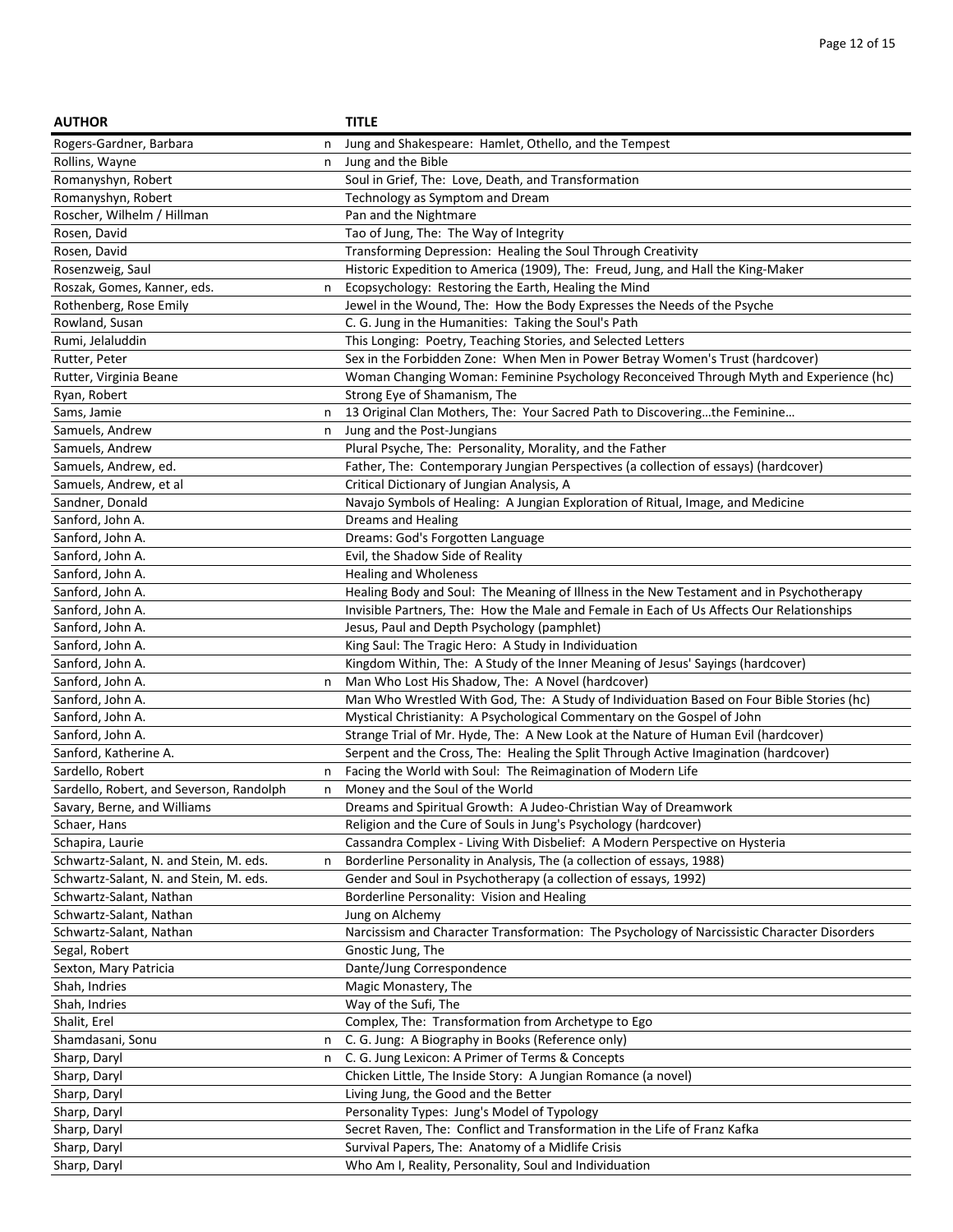| <b>AUTHOR</b>                                 | <b>TITLE</b>                                                                                  |
|-----------------------------------------------|-----------------------------------------------------------------------------------------------|
| Sharpless, F. Parvin                          | Myth of the Fall, The: Literature of Innocence and Experience                                 |
| Shelburne, Walter                             | Mythos and Logos in the Thought of Carl Jung                                                  |
| Shulman, Helene                               | Living at the Edge of Chaos: Complex Systems in Culture and Psyche                            |
| Sibbald, Luella<br>n                          | One With the Water Jar, The: Astrology, The Aquarian Age, and Jesus of Nazareth (pamphlet)    |
| Sidoli, Mara                                  | Unfolding Self, The: Separation and Individuation                                             |
| Siegelman, Ellen Y.                           | Metaphor and Meaning in Psychotherapy (hardcover)                                             |
| Signell, Karen A.                             | Wisdom of the Heart: Working with Women's Dreams                                              |
| Singer, June<br>n                             | Androgyny: Toward a New Theory of Sexuality (hardcover)                                       |
| Singer, June                                  | Boundaries of the Soul: The Practice of Jung's Psychology (hardcover)                         |
| Singer, June<br>n                             | Gnostic Book of Hours, A: Keys to Inner Wisdom (hardcover)                                    |
| Singer, June                                  | Seeing Through the Visible World: Jung, Gnosis, and Chaos (hardcover)                         |
| Singer, Thomas                                | Vision Thing, The: Myth, Politics, and Psyche in the World                                    |
| Sjoo and Mor                                  | Great Cosmic Mother, The: Rediscovering the Religion of the Earth                             |
| Skafte, Dianne<br>n                           | Listening to the Oracle: The Ancient Art of Finding Guidance in Signs and Symbols (hardcover) |
| Sliker, Gretchen                              | Multiple Minds: Healing the Split in Psyche and World                                         |
| Slusser, Gerald                               | From Jung to Jesus: Myth and Consciousness in the New Testament                               |
| Smith, Betty                                  | Greek Dialogues, The: Explorations in Myth                                                    |
| Smith, Huston                                 | Religions of Man, The                                                                         |
| Smith, Michael                                | Jung and Shamanism in Dialogue: Retrieving the Soul / Retrieving the Sacred                   |
| Spiegelman, J. Marvin                         | Buddhism and Jungian Psychgology                                                              |
| Spiegelman, J. Marvin                         | Divine Waba, The (Within, Among, Between, Around): A Jungian Exploration of Spiritual Paths   |
| Spiegelman, J. Marvin                         | Hinduism and Jungian Psychology                                                               |
| Spiegelman, J. Marvin<br>n                    | Judaism and Jungian Psychology (hardcover)                                                    |
| Spiegelman, J. Marvin<br>n                    | Jungian Psychgology and the Passions of the Soul                                              |
| Spiegelman, J. Marvin                         | Nymphomaniac, The                                                                             |
| Spiegelman, J. Marvin<br>n                    | Psychotherapy as a Mutual Process                                                             |
| Spiegelman, J. Marvin                         | Quest, The                                                                                    |
| Spiegelman, J. Marvin<br>n                    | Reich, Jung, Regardie & Me: The Unhealed Healer                                               |
| Spiegelman, J. Marvin<br>n                    | Rider Haggard, Henry Miller & I: The Unpublished Writer                                       |
| Spiegelman, J. Marvin<br>n                    | Tree, The: Tales in Psycho-Mythology (hardcover)                                              |
| Spiegelman, J. Marvin, ed.<br>n               | Catholicism and Jungian Psychology (essays)                                                   |
| Spiegelman, J. Marvin, ed.                    | Jungian Analysts: Their Visions and Vulnerabilities (essays)                                  |
| Spiegelman, J. Marvin, ed.<br>n               | Modern Jew In Search of a Soul, A (essays)                                                    |
| Spiegelman, J. Marvin, ed.<br>n               | Protestantism and Jungian Psychology (essays)                                                 |
| Spiegelman, J. Marvin, ed.<br>n               | Sufism, Islam and Jungian Psychgology                                                         |
| Spoto, Angelo                                 | Jung's Typology in Perspective                                                                |
| Stein, Murray<br>n                            | In Midlife: A Jungian Perspective                                                             |
| Stein, Murray                                 | Jung on Evil (a collection of Jung's writings)                                                |
| Stein, Murray                                 | Jung's Map of the Soul                                                                        |
| Stein, Murray<br>n                            | Jung's Treatment of Christianity: The Psychotherapy of a Religious Tradition                  |
| Stein, Murray<br>n                            | Outside Inside and All Around: And Other Essays in Jungian Psychology                         |
| Stein, Murray<br>n                            | Practicing Wholeness: Analytical Psychology and Jungian Thought                               |
| Stein, Murray<br>n                            | Principle of Individuation, The: Toward the Development of Human Consciousness                |
| Stein, Murray<br>n                            | Solar Conscience, Lunar Conscience                                                            |
| Stein, Murray, and Arzt, Thomas, eds.<br>n    | Jung's Red Book for our Time: Searching for Soul under Postmodern Conditions, Vol. 1 (Essays) |
| Stein, Murray, and Arzt, Thomas, eds.<br>n    | Jung's Red Book for our Time: Searching for Soul under Postmodern Conditions, Vol. 2 (Essays) |
| Stein, Murray, and Corbett, Lionel, eds.<br>n | Psyche's Stories: Modern Jungian Interpretations of Fairy Tales, Volume 1 (essays)            |
| Stein, Murray, and Moore, Robert, eds.<br>n   | Jung's Challenge to Contemporary Religion (A Collection of Essays)                            |
| Stein, Murray, ed.                            | Jungian Analysis (A Collection of Essays) (hardcover)                                         |
| Stein, Robert                                 | Incest and Human Love                                                                         |
| Stern, Paul J.                                | C.G. Jung: The Haunted Prophet (hardcover)                                                    |
| Stevens, Anthony                              | Archetypes: A Natural History of the Self                                                     |
| Stevens, Anthony                              | Jung                                                                                          |
| Storm, Hyemeyohsts                            | Seven Arrows                                                                                  |
| Storr, Anthony                                | C.G. Jung                                                                                     |
| Storr, Anthony                                | Jung, The Essential                                                                           |
| Storr, Anthony<br>n                           | Solitude: A Return to the Self                                                                |
| Swedenborg, Emanuel<br>n                      | Swedenborg's Journal of Dreams 1743-1744                                                      |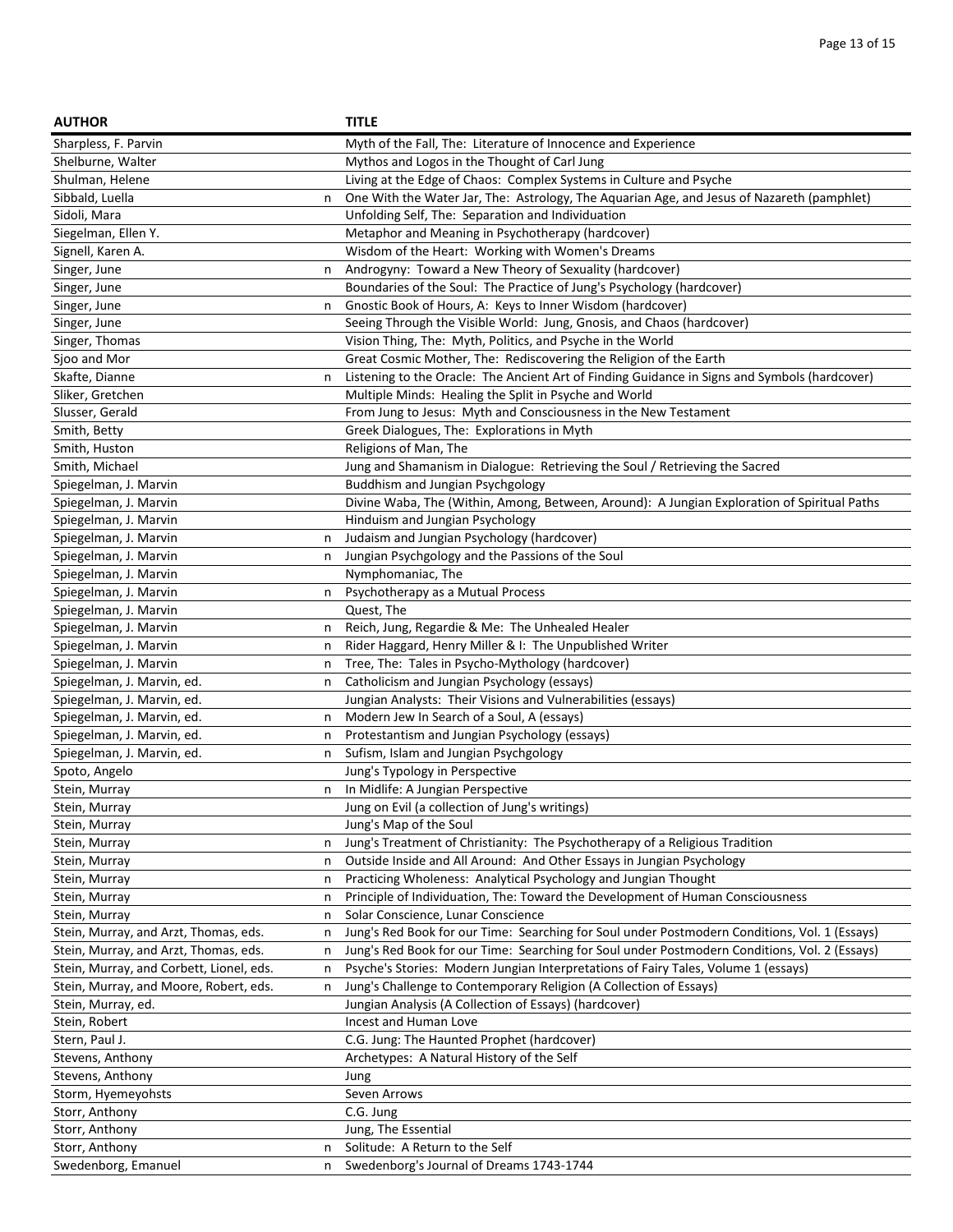| <b>AUTHOR</b>                      |   | <b>TITLE</b>                                                                              |
|------------------------------------|---|-------------------------------------------------------------------------------------------|
| Tarnas, Richard                    | n | Prometheus the Awakener                                                                   |
| Tart, Charles, ed                  |   | Altered States of Consciousness (a collection of essays)                                  |
| Taschen, Publisher                 |   | Book of Symbols, The: Reflections on Archetypal Images (hardcover)                        |
| Taylor, Thomas                     |   | Eleusinian and Bacchic Mysteries, The (hardcover)                                         |
| Te Paske, Bradley                  |   | Rape and Ritual: A Psychological Study                                                    |
| Thomas, Gail, ed.                  | n | Muses, The (a collection of essays)                                                       |
| Tower, Virginia                    |   | Process of Intuition                                                                      |
| Tuby, Molly                        |   | In the Wake of Jung (a collection of essays/articles)                                     |
| Ulanov, Ann                        | n | Female Ancestors of Christ, The                                                           |
| Ulanov, Ann                        |   | Feminine, The - In Jungian Psychology and Christian Theology (hardcover)                  |
| Ulanov, Ann                        | n | Finding Space: Winnicott, God, and Psychic Reality (hardcover)                            |
| Ulanov, Ann / Barry Ulanov         |   | Cinderella and Her Sisters: The Envied and the Envying                                    |
| Ulanov, Ann / Barry Ulanov         | n | Transforming Sexuality: The Archetypal World of Anima and Animus                          |
| Ulanov, Barry                      |   | Jung and the Outside World                                                                |
| Ulanov, Barry, et al               |   | Men and Women: Sexual Ethics in Turbulent Times                                           |
| Van der Post, Laurens              |   | Jung and the Story of Our Time                                                            |
| Vaughan, Frances                   |   | Shadows of the Sacred - Seeing Through Spiritual Illusions                                |
| Vaughn-Lee, Llewellyn              |   | Call and the Echo, The: Sufi Dreamwork and the Psychology of the Beloved                  |
| Vaughn-Lee, Llewellyn              |   | Lover and the Sepent, The: Dreamwork Within a Sufi Tradition                              |
| Vogt, Gregory Max                  | n | Return to Father: Archetypal Dimensions of the Patriarch                                  |
| Von Franz / Hillman                |   | Lectures on Jung's Typology                                                               |
| Von Franz, Marie-Louise            |   | Alchemical Active Imagination                                                             |
| Von Franz, Marie-Louise            |   | Alchemy                                                                                   |
| Von Franz, Marie-Louise            |   | Archetypal Patterns in Fairy Tales                                                        |
| Von Franz, Marie-Louise            |   | C.G. Jung, His Myth in Our Time                                                           |
| Von Franz, Marie-Louise            |   | Creation Myths, Patterns of Creativity Mirrored in                                        |
| Von Franz, Marie-Louise            |   | Feminine in Fairy Tales, The                                                              |
| Von Franz, Marie-Louise            |   | Golden Ass of Apuleius, A Pshchological Interpretation of the                             |
| Von Franz, Marie-Louise            | n | Individuation in Fairy Tales                                                              |
| Von Franz, Marie-Louise            |   | Interpretation of Fairy Tales: An Introduction to the Psychology of Fairy Tales           |
| Von Franz, Marie-Louise            |   | Interpretation of Fairy Tales: An Introduction to the Psychology of Fairy Tales           |
| Von Franz, Marie-Louise            |   | Interpretation of Fairy Tales: An Introduction to the Psychology of Fairy Tales           |
| Von Franz, Marie-Louise            |   | On Divination and Synchronicity                                                           |
| Von Franz, Marie-Louise            |   | On Divination and Synchronicity                                                           |
| Von Franz, Marie-Louise            |   | On Dreams and Death                                                                       |
| Von Franz, Marie-Louise            |   | Projection and Recollection in Jungian Psychology (hardcover)                             |
| Von Franz, Marie-Louise            |   | Puer Aeternus (hardcover)                                                                 |
| Von Franz, Marie-Louise            | n | Redemption Motifs in Fairytales, The Psychological Meaning of                             |
| Von Franz, Marie-Louise            | n | Shadow and Evil in Fairy Tales                                                            |
| Von Franz, Marie-Louise            |   | Time, Rhythm and Repose                                                                   |
| Von Franz, Marie-Louise            |   | Way of the Dream (hardcover)                                                              |
| Waley, Arthur                      |   | Way and Its Power, The: A Study of the Tao Te Ching and its Place in Chinese Thought (hc) |
| Walker, Barbara G.                 |   | Skeptical Feminist, The: Discovering the Virgin, Mother, and Crone (hardcover)            |
| Watkins, Mary                      | n | Invisible Guests: The Development of Imaginal Dialogues                                   |
| Watkins, Mary                      |   | <b>Waking Dreams</b>                                                                      |
| Weaver, Rix                        |   | Old Wise Woman, The: A Study of Active Imagination (hardcover)                            |
| Wehr, Gerhard                      | n | Jung, A Biography (hardcover)                                                             |
| Wehr, Gerhard                      |   | Portrait of Jung: An Illustrated Biography                                                |
| Weinrib, Estelle                   |   | Images of the Self: The Sandplay Therapy Process                                          |
| Weinstein, Krystyna                |   | Owl, The: In Art, Myth, and Legend (hardcover)                                            |
| Weir, David                        |   | Brahma in the West: William Blake and the Oriental Renaissance                            |
|                                    |   | Platonic Jung: And the Nature of Self                                                     |
| Weldon, Jane<br>Welwood, John, ed. | n | Challenge of the Heart: Love, Sex, and Intimacy in Changing Times (collection of essays)  |
|                                    |   |                                                                                           |
| Westman, H.                        |   | Springs of Creativity, The: The Bible and the Creative Process of the Psyche              |
| Wheelwright, Jane H.               |   | Death of a Woman (hardcover)                                                              |
| Wheelwright, Joseph                |   | Psychological Types (pamphlet)                                                            |
| Wheelwright, Joseph                |   | Psychological Types (pamphlet)                                                            |
| White, Victor                      | n | God and the Unconscious                                                                   |